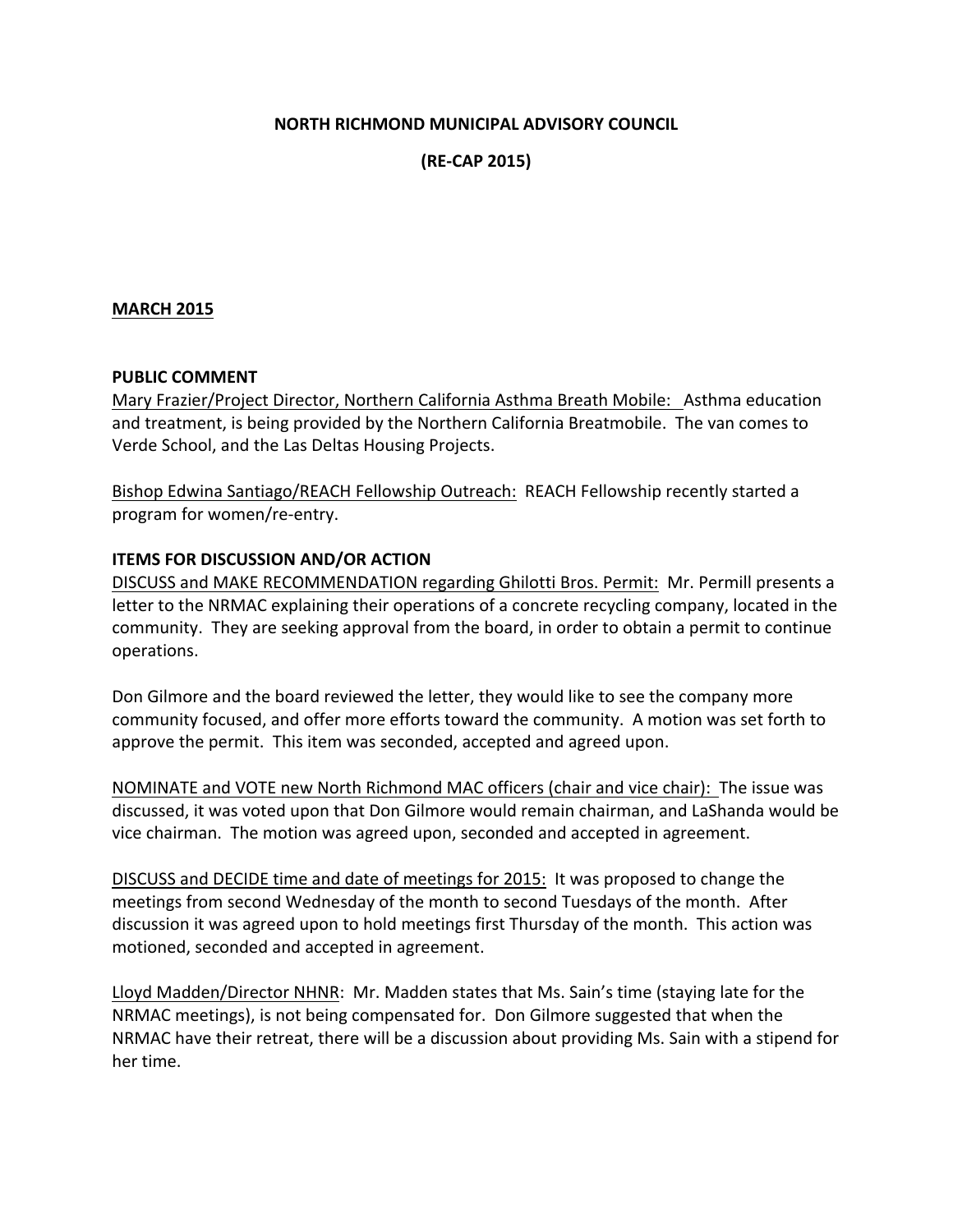#### **NRMAC 2015 RE-CAP (2)**

DISCUSS and MAKE RECOMMENDATION regarding Panattoni Development-Tim Schaedler: The Panattoni Development is formally known as the NOVE Property. Presently the property is zoned for housing. It is being suggested that the property be zoned for light industrial. The light industrial would be warehouse use.

The County needs to make a decision on the land use permit of the property very soon. The County and developers would like to take into consideration the NRMAC's opinion, yet they are willing to make a decision without their opinion. It was suggested that more information from the planner is needed. Luz states that this issue needs to be wrapped up as soon as possible.

Beverly Scott makes a motion that the NRMAC do not decide upon changing the land use permit at this time. She states that it may also change traffic flow in the area. This action was motioned, second, and accepted and approved.

## **PRESENTATIONS**

Mary Halle of CCC Public Works UPDATE public on progress of Giaramita Street sidewalk developments: Giaramita Street Sidewalk Replacement Project. The amount for this project is two hundred and eighty thousand dollars. A one hundred thousand dollar grant has been awarded for the sidewalk replacement. The remaining funds will come from local sources. The estimated area of the project is eight hundred feet. The project area starts at Market and Giarameta Streets, and concludes at the Verde Elementary School entrance. There is a proposed sidewalk project for Fred Jackson Way. Luz suggested that the West County School District be notified about the Giaramita Street project.

# **COMMITTEE REPORTS**

Future of Las Deltas Committee (Annie King, Don Gilmore): The Las Deltas Housing Project/Development is up in the air/in limbo. There is not nearly enough money to rebuild the units at this time. There is a challenge to maintain the housing that already exist in the projects.

# **OTHER AGENCY REPORTS/PROGRAM REPORTS**

North Richmond Annexation/Dr. Henry Clark: Five weeks ago there was a meeting with the City of Richmond, CCC County officials and planning experts. The topic was: (what does annexation of North Richmond mean to the community). The data from this meeting and findings is not available as of now. There was also a meeting with San Pablo officials; they are not interested in annexing North Richmond. The City of Richmond has priority. The City of Richmond Mayor is in favor of annexing North Richmond. Dr. Clark highly disapproves of the issue of annexation.

Annie King states that this issue of annexation is (un-heard of). Don Gilmore says that we need to see what the issues are, pertaining to this proposed annexation.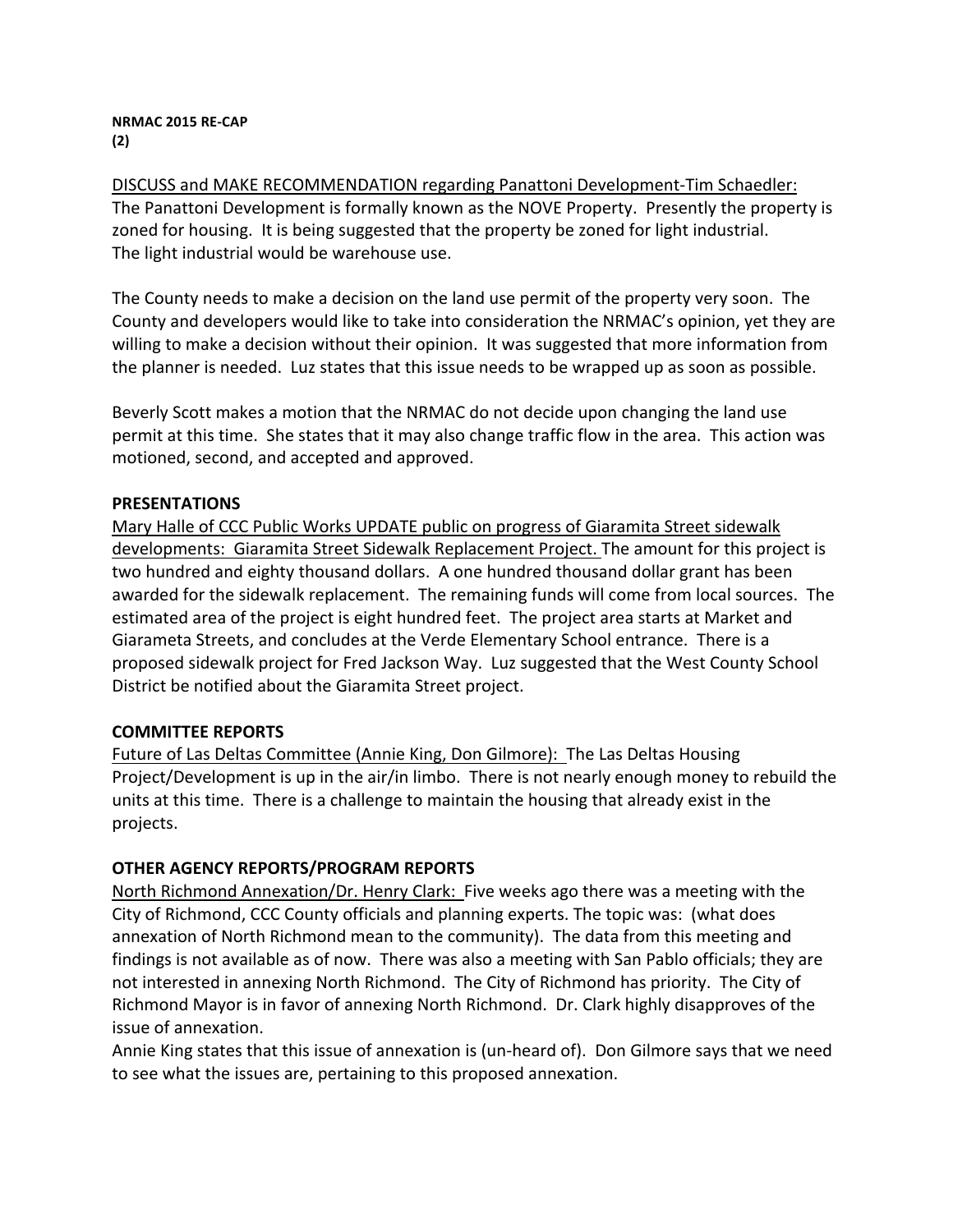#### **NRMAC 2015 RE-CAP (3)**

## **OTHER AGENCY/PROGRAM REPORTS CONTINUED**

Community Service Coordinator/Carla Orozco-Mitigation Fee-funded, NHNR: Carla continues to fight illegal dumping and blight in the area. There is a high increase of abandoned vehicles in the area. There is an abandoned vehicle program entitled (ABAC).

The North Richmond Green Project was recently newly funded. Six residents were hired to fill positions for ECO Ambassadors and ECO Captains. They will receive training from the staff of the Urban Tilth Farm.

North Richmond Earth Day, will be on April 25, 2015.

Urban Tilth-Farm Update (Tania Pulido): The farm has hired a new project manager. They are drafting a business plan for the farm stand. First community workshops, the designing of the farm will be held in June and July. There will be a series of three planned workshops.

Tina states that during the farm development, the history of North Richmond will be preserved.

**CORRESPONDENCE/ANNOUNCEMENTS/RECOGNITION OF Luz Gomez's years of service:**

An award for community service was presented to Luz, by the NRMAC board. Luz will be leaving, and going to work for the Bay Area Air Quality District.

Luz has been such a great positive force and asset to the North Richmond community. In her years of service she has provided such an overwhelmingly amount of concern toward the people and their issues. The NRMAC and community wishes Luz all the good luck on her new and up-coming adventure.

## **APRIL 2015**

Mary Frazier/Project Director, Northern California Asthma Breathmobile: The mobile van continues to come to Verde School, and provide asthma clinics and treatments. On March 27<sup>th</sup> Mary and Cynthia Jordan an intern, attended a benefit breakfast at the Multicultural Senior Citizen Building. They made a presentation to the audience on the asthma program. They received great response and useful input, toward the program.

Thomas Summer/NR resident: Mr. Summer states that there is a need for more stop signs in the community. He is inquiring about the possibility of a stop sign being erected at the corners of Duboce Avenue and Fred Jackson Way. Mr. Summer states that Sunset Market, located at the corner of  $5<sup>th</sup>$  and Chesley is a nuisance to the community. He feels that the workers inside the store are rude to the customers, and are selling illegal alcohol to minors.

Lt. Watts commented that they have been studying the problems and complaints about Sunset Market. Hopefully the issues will be resolved soon.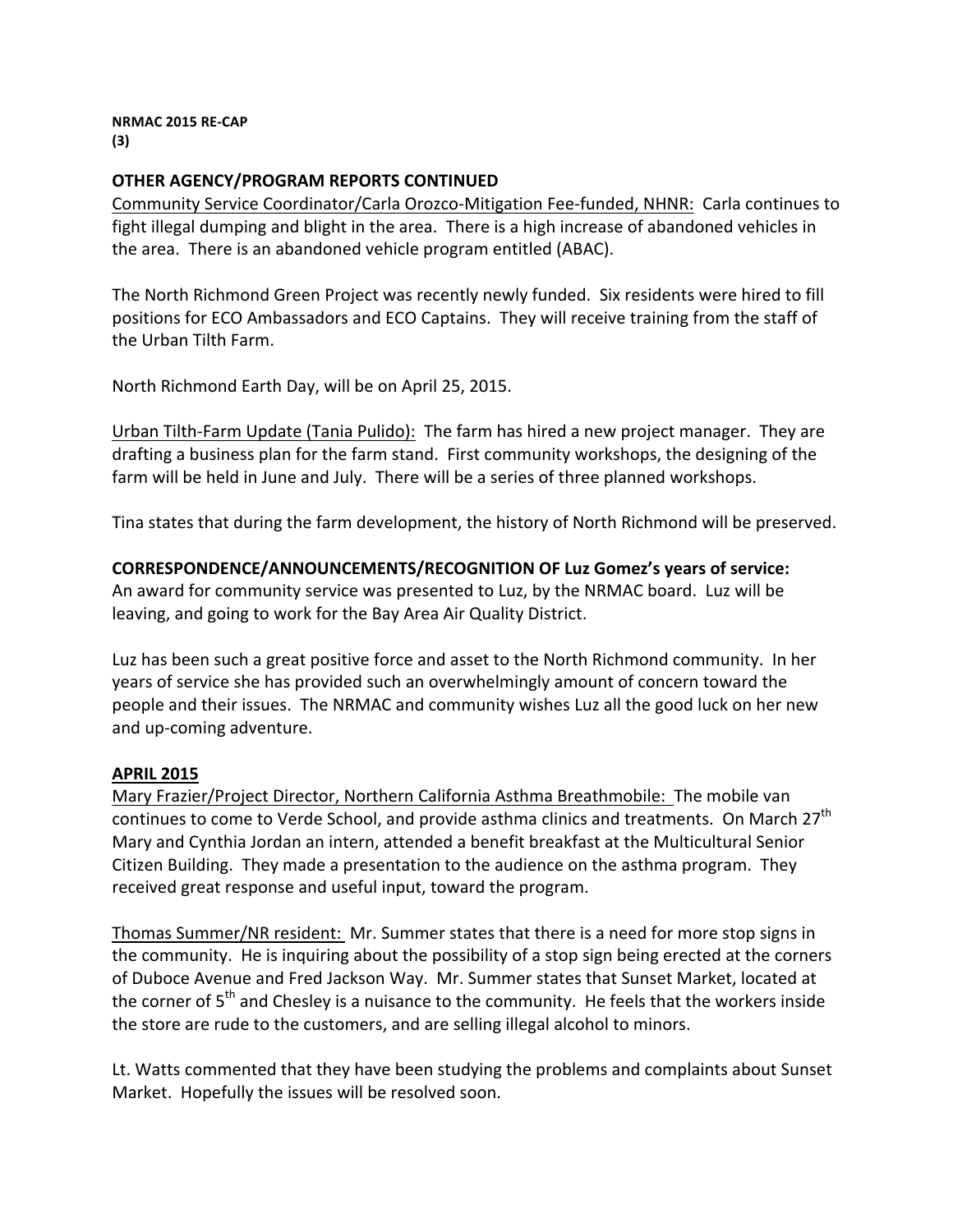## **PUBLIC COMMENT CONTINUED**

Abel Pineda Representative for Tony Thurmond Assembly member, 15<sup>th</sup> District: Mr. Pineda comes before the NRMAC to announce that Assembly member tony Thurmond launches a satellite office in Richmond. As of April  $1<sup>st</sup>$ , assembly district 15 representatives will be able to meet with constituents on a drop-in basis at Richmond City Council Chambers, located at 440 Civic Center Plaza. Every  $1^{st}$  Wednesday, from 12:30 p.m. to 4:30 p.m. and every  $3<sup>rd</sup>$  Saturday from 9:00 a.m. to 12:00 p.m.

Allison Mc Kee/CCC Public Library: Allison reports on the status of the library participation in the community. The library has plans of establishing a library in the community. Presently the plans are on hold due to lack of inadequate funding.

The library will continue to bring programs into the community this summer. The Summer Reading Program will be offered at Shield's and Reid Park this summer. The mobile library continues to make regular visits to the community.

Sequoia Erasmus/CCC HSD: Sequoia makes an announcement about an upcoming Earth Day Event, to be hosted in North Richmond. The event is entitled North Richmond Community block Party and Earth Day Celebration. The date is Saturday, April 25, 2015. From 10:00 a.m. to 2:00 p.m. the location is at Giaramita Street  $@$  Verde Elementary School.

Sequoia is also working on a project entitled Safe routes to School. A grant application has been submitted to construct a route from Fred Jackson Way, to the proposed Urban Tilth Farm.

# **ITEMS FOR DISCUSSION AND/OR ACTION**

Discuss, hear from staff AND make recommendation REGARDING Panttoni Development: Francisco Avila/CCC Conservation and Development, Tim Schaedler/Panattoni Consultants and Eric Zell/Zell & Associates: This agenda item is being continued from previous meetings. The property that's being discussed is formerly known as the NOVAE Property. The purpose of this discussion is to seek the NRMACs approval of rezoning the property form multiple family/residential to light industrial. The application that's being submitted is to change from residential to light industrial, with intentions of building a (530,000) square foot building to house some type of business, the nature is yet unknown.

This item was discussed, moved for recommendation, second, and approved/passed.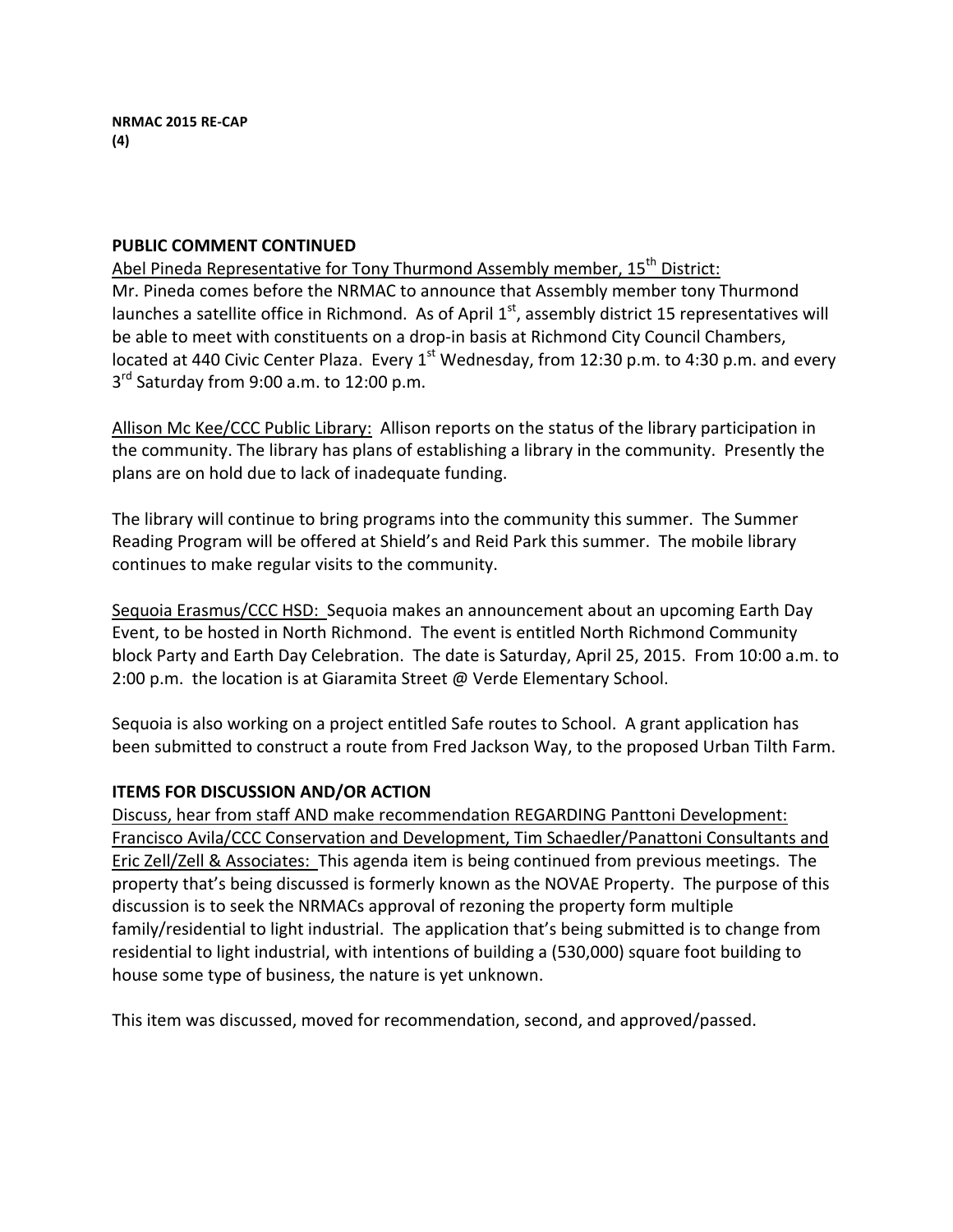## **ITEMS FOR DISCUSSION AND/OR ACTION CONTINUED**

Bob Nisbet, Assistant General Manager at East Bay Regional Parks gives presentation of current condition of parkland in North Richmond and future projections: Mr. Nisbet states that there is a Salt Marsh Restoration Project underway at the Brunner marsh, located at Point Pinole Regional Park. The project description is as follows: Project area (150) acre, tidal and seasonal wetland (65) acres, and coastal prairie (85) acres. San Francisco Bay Trail 1.5 miles, staging area with restroom, and picnic and overlook areas.

The purpose of the project is to bring the land back to its original habitat. Save the Brunner Marsh was a project that was started by local North Richmond residents and activist. The land was originally scheduled for light industrial, and thru hard work and demonstration, the property was purchased by the East Bay Regional Parks District. Now it is a part of the Point Pinole Regional Park.

In the future the marsh will undergo a name change, from Brunner Marsh to Dotson Marsh. Mr. Dotson/President EBRPD was very instrumental in advocating saving the marsh. He has worked as a local community activist for Parchester and North Richmond.

Phase one of the project has been completed. The land has been restored to salt marsh. The second phase of construction involves the parking lot, and nature trails. Construction is scheduled to be completed by the year of 2017.

A new bridge currently called the Atlas Bridge, locate at the entrance of Point Pinole Regional Park is under construction.

Mr. Nisbet states that the Miller Knox Regional Park will be undergoing improvements. The lake that is located in the middle of the park, will be redesigned, and made into a natural lake with moving water. Currently the water in the lake is standing water.

Terrance Cheung/Chief of Staff Office of Mayor Tom Butt: Terrance gives an update on what is going on in the City of Richmond. Economic is a big priority. There will be several surveys conducted on how to get new business to locate to the City of Richmond. The city will be focusing on environment and a sustainability plan. Minimum wages will be raised in Richmond, Currently Richmond has a very high minimum wage rate. The city will be beefing up its youth platform and social media.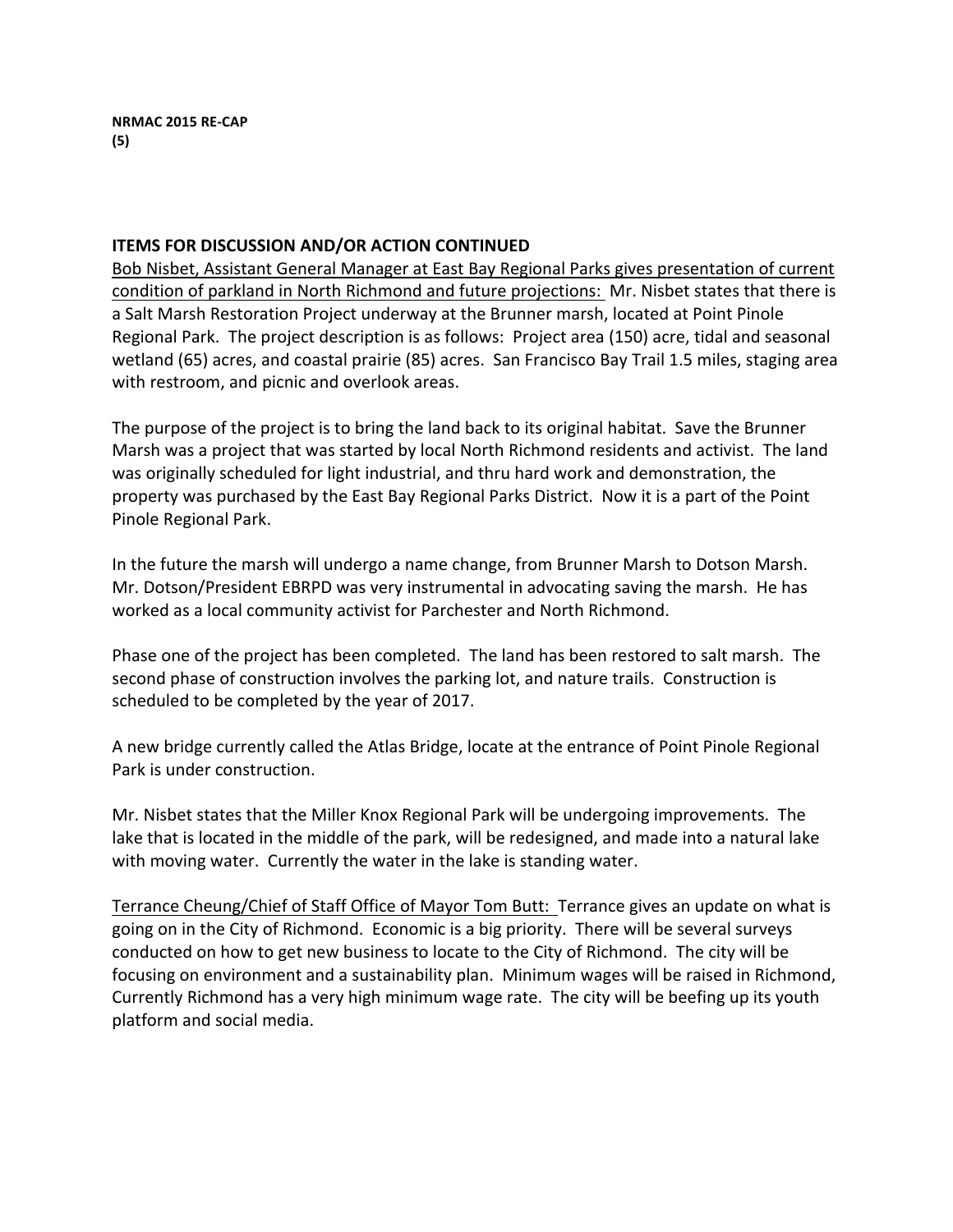## **OTHER AGENCY/PROGRAM REPORTS**

Robert Rogers/District Coordinator Supervisor's John Gioia's Office/ Annexation of North Richmond: Mr. Rogers reports that the Mayor of Richmond has not shown any interest in annexation of North Richmond. This issue calls for an in-depth study. A consulting firm will be hired to conduct a study on what annexation would mean to North Richmond residents.

Carla Orozco/Community Service Coordinator, NHNR: Carla reports that North Richmond Green is hiring an ECO Captain that will have the opportunity of learning about working on the Watershed Project.

Tania Pulido/Urban Tilth Farm: Tania reports on the status of the Farm. The environment study is still underway. A director has been hired. The farm project will be hiring people from North Richmond to work in the Watershed Creek Projects. The farm will have a summer apprentice program. The age requirement for this program is (14 years) and up.

## **MAY 2015**

## **PUBLIC COMMENT**

Mary Frazier/Director Northern California Asthma Breathmobile: Ms. Frazier announces that the mobile van continues to come out to the Verde School location on a regular basis. Recently the director of the Oakland office, Dr. Burns made a presentation at Verde School honoring the principle of that school, for his participation in the program.

Nurses from children's Hospital in Oakland, have been donating much needed items to Bishop Santiago of the REACH Fellowship Program.

Linetta Cooper/North Richmond Resident: Linetta asked what exactly is the purpose of having the North Richmond Parkway in the community, if heavy traffic continues to come thru the community.

Lt. Watts/CCC Sheriff's Department stated that he would talk to Officer Jeffers of the CHP about the complaint. Annie King stated that if the community continues to keep the pressure on about the ill-legal traffic that comes thru the community, it could be stopped.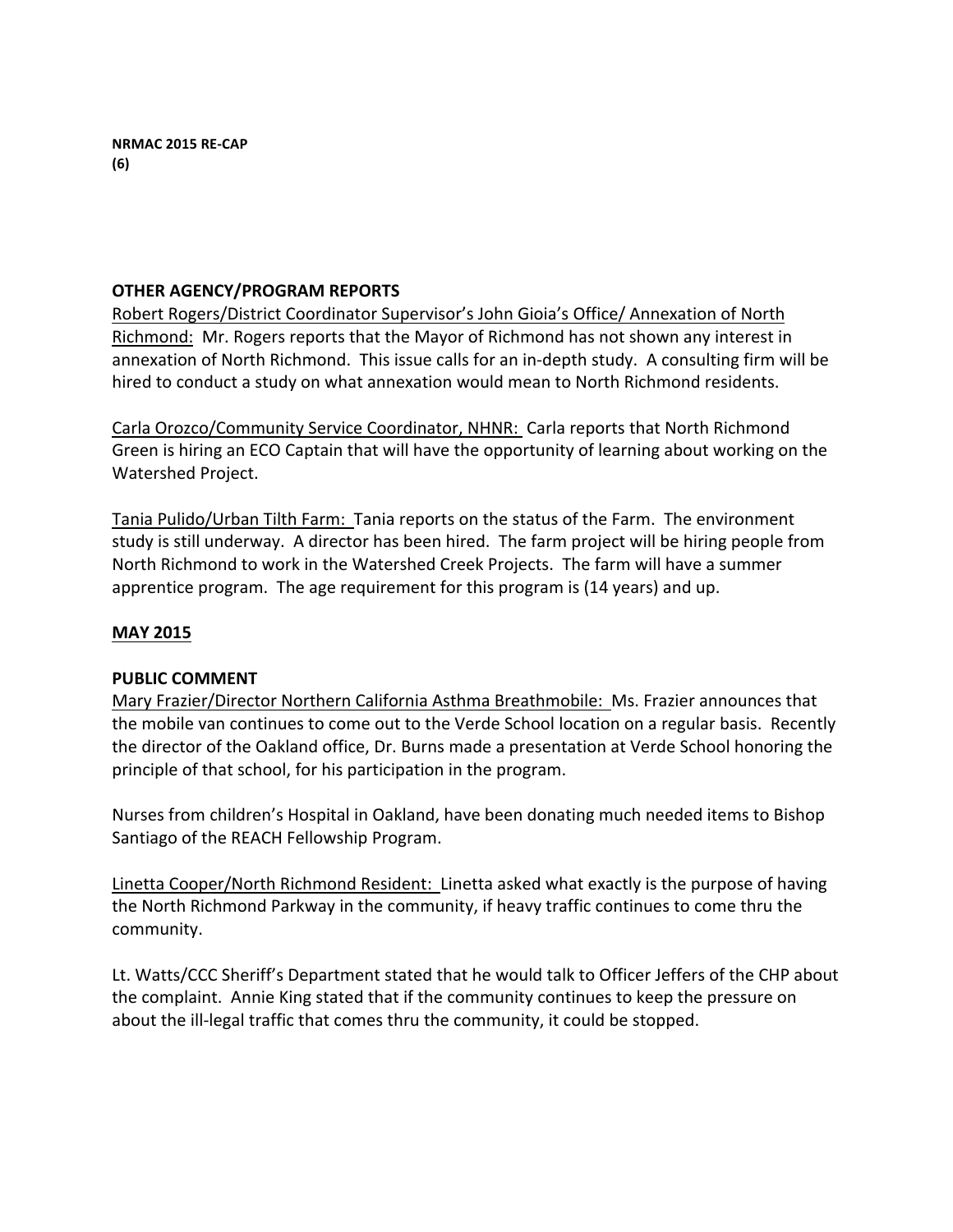## **PRESENTATIONS**

David Solis and Joseph Villarrea/CCC Housing Authority: Reports that there is (15 million dollars) in the immediate needs budget. They only have access to (1.5 million dollars). The housing projects in NR are only 80% occupied. Candidates for housing on the County wait list do not want to move out into NR. The Las Deltas housing projects, out of (211 units, 109 are empty.

The housing authority is now turning to HUD for help in saving the projects. They are looking for ways of converting public housing into private housing. Another option is the Federal government program called RAD. Rental Assistance Demonstration. The object of this program would be for developers to convert the units into private housing.

If approved for RAD, forty-eight million dollars over the next thirty years could be made available for the Las Deltas Projects.

Dr, Henry Clark/Presentation to the Mc Kelvy Family: A presentation of appreciation was presented to the Mc Kelvy Family. This family is a founding family of the North Richmond community. Mr. Joe Mc Kelvy was in the recycling business, and he helped many youths in the community to earn money, by buying scrap metal from them. Mr. Eural Mc Kelvy was a wellknown recreation leader for the City of Richmond Recreation Department. The recreation center on Harbor Way, at Nystrom School, is dedicated to him. Eural was also a famous basketball star of the local entertainment, traveling team the Harlem Clowns.

Sharla Sullivan/EBMUD to discuss drought and water supply: Ms. Sullivan starts that we are in the fourth year of the drought, it is a severe situation. There is a 20% conservation goal. There will be a 25% surcharge on your water bill, due to the water use of the Sacramento River. Water use restrictions have been put into place.

## **OTHER AGENCY PROGRAM REPORTS**

Robert Rogers/District Coordinator, Supervisor's John Gioia's Office: Mr. Rogers reports that home smoke detectors are available for North Richmond residents.

Cherene Sandedge/Project Developer, CHDC: Ms. Sandedge is the project developer for the Heritage Point Project. For that site they are looking at a potential WIC Store, retail and office spaces.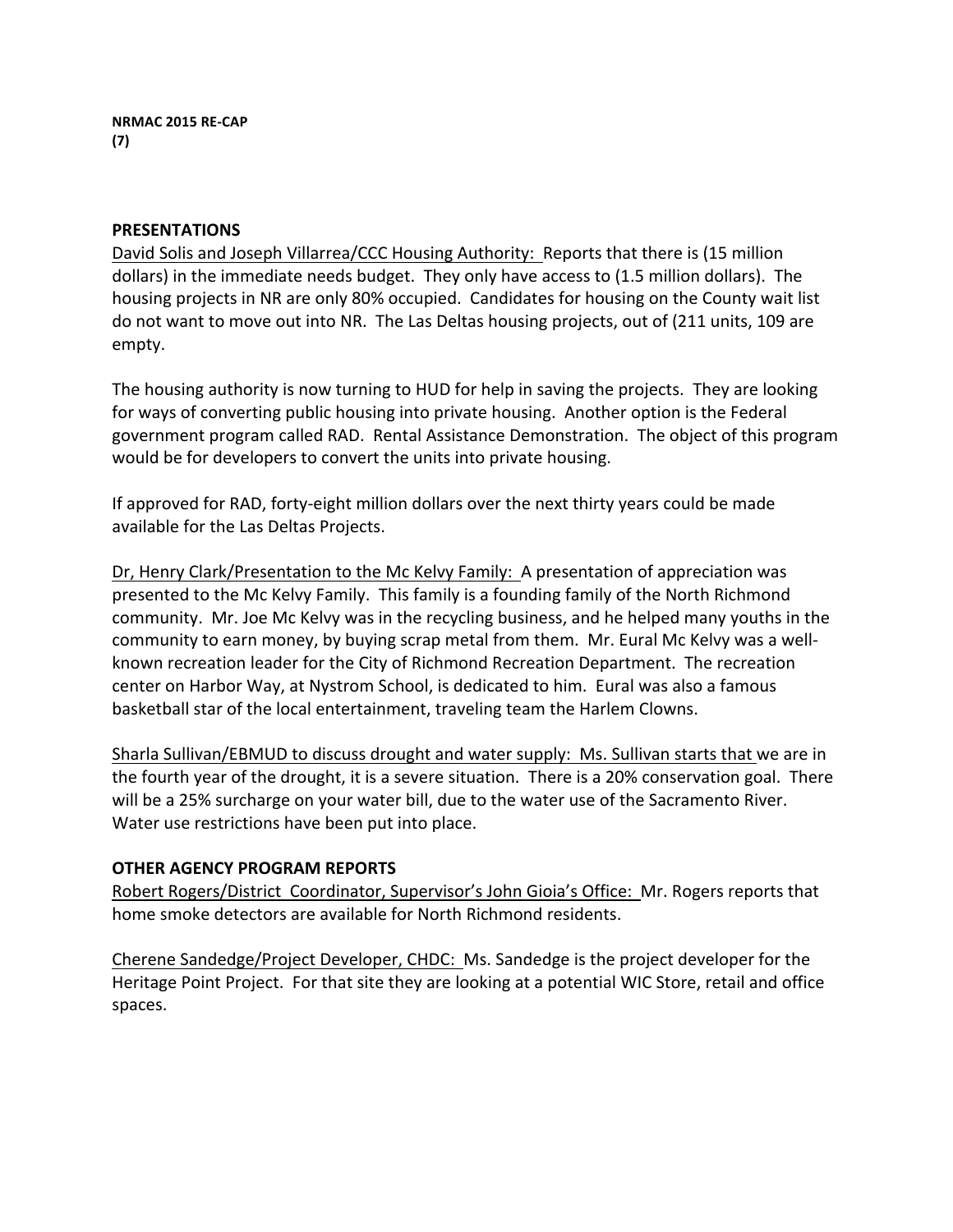#### **NRMAC 20125 RE-CAP (8)**

## **OTHER AGENCY PROGRAM REPORTS CONTINUED**

Carla Orozco/Community Coordinator-Mitigation Fee-funded, NHNR: The community newsletter continues to be produced and distributed in the NR community. There is a North Richmond Green Team/Mitigation funded project in process. The first class just ended, they worked with residents of the community, and children from the Project Pride Program. The first class was based on How to Develop Community Gardens. The second class will be focused on Neighborhood clean-ups. They will be targeting the creek, and working with the Watershed Program. There is a Green Component and ECO Green Project being conducted.

Tania Pulido/Urban Tilth-Farm Up-date: The RSP was sent out to the civil engineer to do the designs plans for the farm. There is a summer apprentice program for five to eight youths. The garden is working on their business plan. June is the month when funding from mitigation ends, making June a big volunteer month.

## **CORRESPONDENCE/ANNOUNCEMENTS**

On May 23<sup>rd</sup>, Davis Chapel Church will be having a flower planting project.

## **JUNE 2015**

## **PUBLIC COMMENT**

Maria Algeria/Field Representative/Tony Thurmond Assemblymembr, 15<sup>th</sup> District: Mary announces that Assembly District 15, representatives will be available to meet with constituents on a drop-in basis on certain dates and locations in West Contra Costa County.

Mary Frazier/Project Director Northern California Asthma Breathmobile: Mary announces about the grant that was allocated by Chevron Refinery, required for the program to put in economic development. As a result six registered nurses have been assigned to work in the program. 

Mary has been meeting with the Alameda County Health Department to further their working relationship. The asthma van continues to service the Verde School location on a weekly basis.

Bishop Santiago/REACH International Fellowship: The Bishop would like to inform the NRMAC that the trash project is a great success.

Eleanor Thompson/Social Progress Inc.: Eleanor announces the  $5<sup>th</sup>$  Annual North Richmond 4<sup>th</sup> of July Parade and Celebration. The event will be held on the  $4<sup>th</sup>$  of July. The Parade starts at 10:00 a.m. at Kelsey and Alamo, the staging area is located at Chesley and Fred Jackson Way.

Eleanor has concerns about not having electrical outlets at the median located on Fred Jackson Way. This issue has been going on for years, yet not resolved.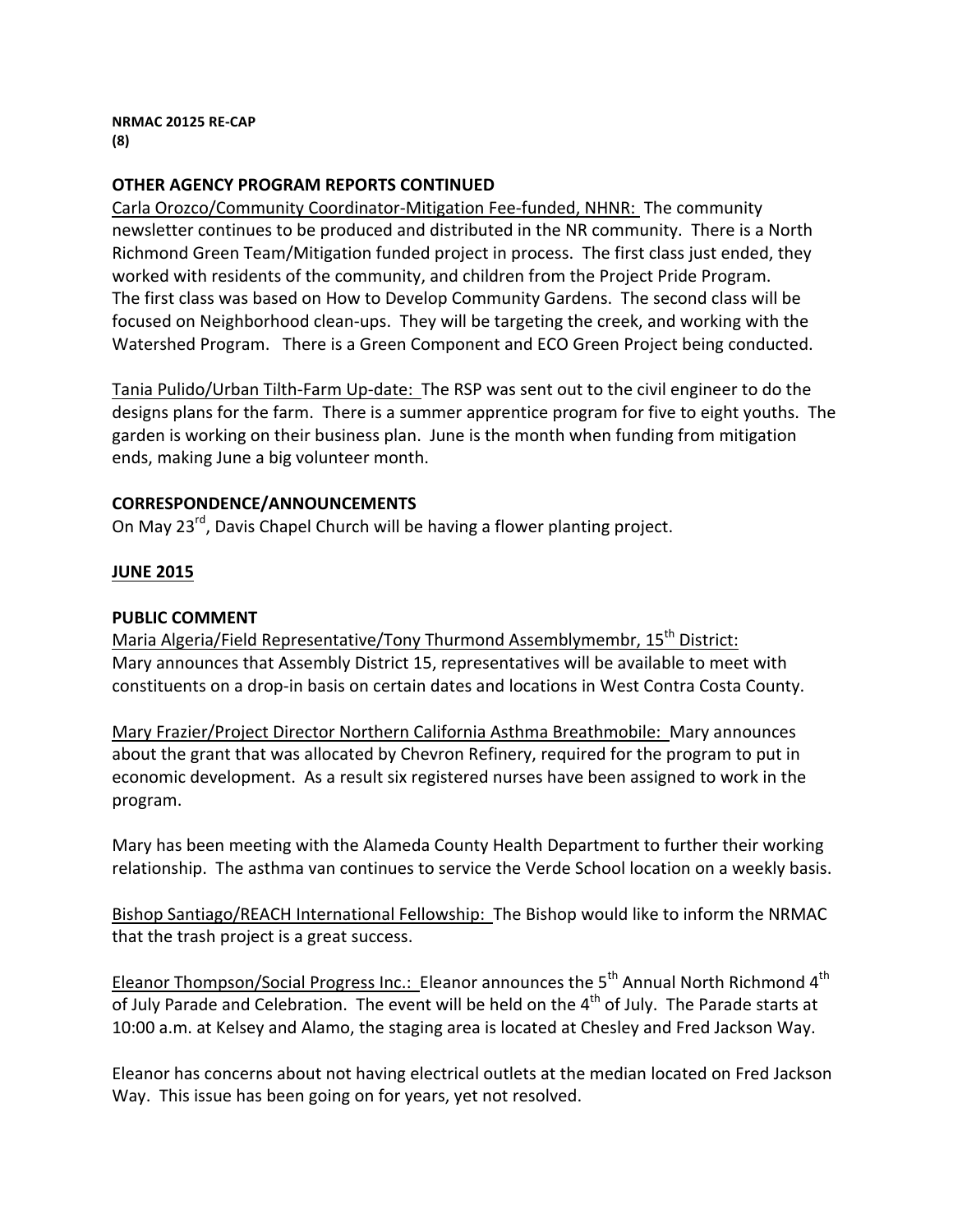**NRMAC 2015 RE-CAP (9)**

### **PUBLIC COMMENT CONTINUED**

Mia Renauld/North Eastern University: Ms. Renauld is collecting oral history about the NR community. The purpose of this research is to understand how the Chevron Oil Refinery influences the daily life of Richmond residents. The aim of the study is to understand the impacts, positive and negative.

John Steere/CCC Water District/Public Works: Mr. Steere announces that a Green Project will be implemented in the community. There will be clean-ups going on in the community. Studies have determined that there is a great deal of trash and litter in the community. He will be working on this project closely with Supervisor's John Gioia's office.

#### **PRESENTATIONS**

Terrance Cheung and David Gray of Richmond Mayor Tom Butt's office discuss Richmond Promise Scholarship Program. Terrance and David presented to the MAC the Richmond Promise Scholarship Program. The purpose of the program is to build college for our children.

There will be two up-coming, Richmond Promise Scholarships Community Workshops. The workshops will focus on helping to craft the Richmond Promise to best serve the Richmond community and students. The needs of Richmond students and families will be discussed. Also how to prepare and support students to graduate from high school and pursue higher education.

Whitney Dotson/President Director, Ward 1, East Bay Regional Parks District: Mr. Dotson states that access to the Bay Trail from this community is difficult. You have to go through several stop lights and onto the Richmond parkway, to access the trail. There is an over pass that is being proposed to be built at the entry gates of the trail.

Currently the issue at hand is to remove and make passage accessible at the current existing underpass. The underpass was built to allow access to the Bay Trail, but has not been useable since construction. There is flooding during the winter, and the water stands there and turns into silt during the dry seasons. Plus trash accumulates there, and undesirable people have been known to frequent and live in the vicinity.

The Army Corps of Engineers and FEMA have been out and accessed the problems of the underground passageway. In their findings both have agreed upon that this underground trail is just not going to work out.

Jobs are available thru the park district/Intern Junior Park Rangers. Work is being conducted at the Bruner Marsh, the restoration of the Wetland Habitat/Wild Life and Endangered species conservation is in progress.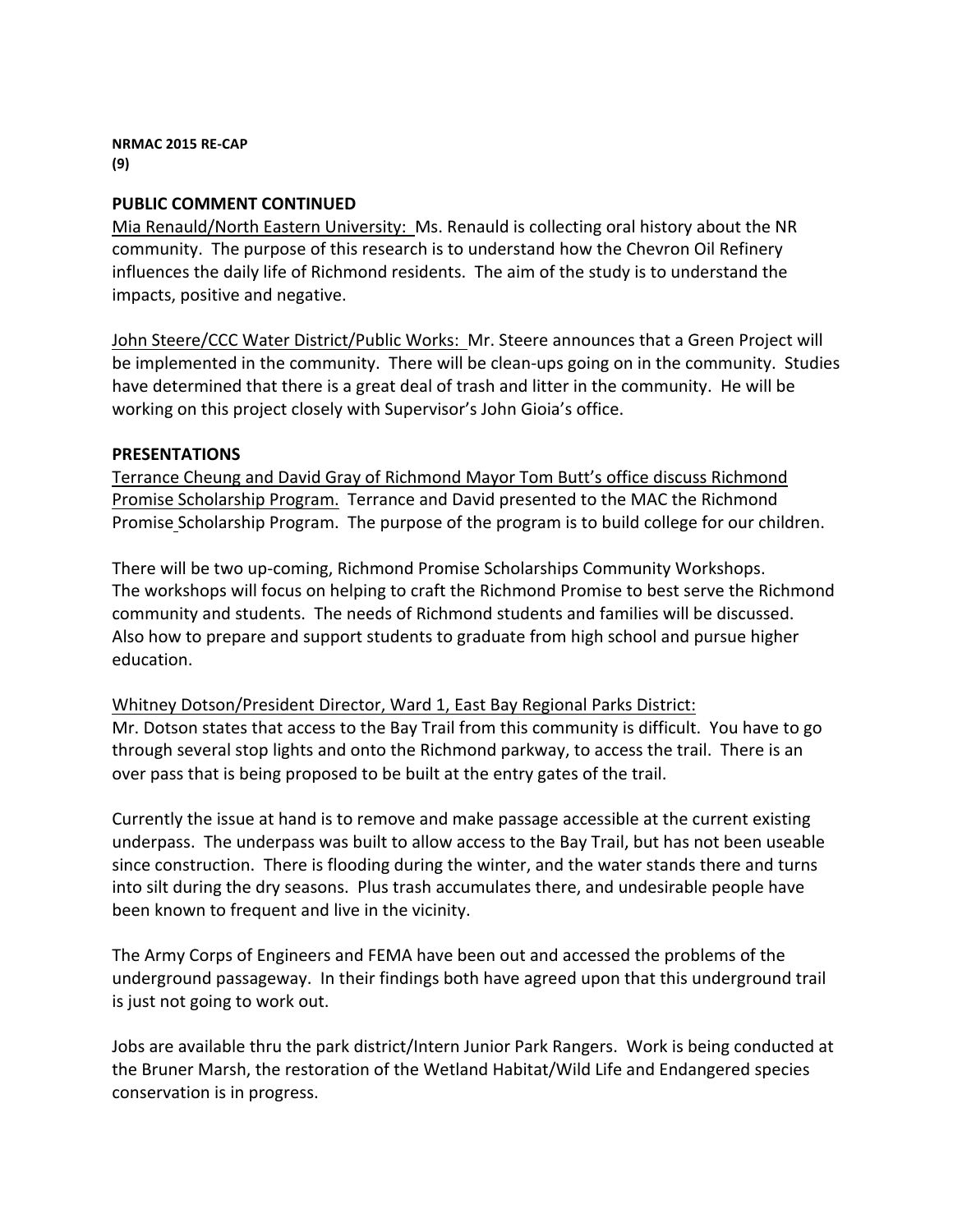**NRMAC 2015 RE-CAP (10)**

## **PRESENTATIONS CONTINUED**

Carl J. Roner, P.E./Associate Civil Engineer, CCC Flood Control & Water Conservation District: Mr. Roner presents to the NRMAC the Wildcat and San Pablo Creeks Levee Remediation Project. The CCC Flood Control and Water Conservation District has applied for and received two million dollars' worth of grants from the California Department of Water Resources to investigate, design and construct the Wildcat and San Pablo Creeks levees.

The project includes raising the flood walls at the sewage treatment plant. This levee repair project will reduce the risk of flooding in the North Richmond community. It will also keep homes in the area from being designated as flood-prone. FEMA states that if the levee walls are not the right height, they will be designated as flood-prone. Property owners would be required to have flood insurance. The project will also help train and employ local youths in environmental and community improvements efforts.

Construction is scheduled to begin in September 2016. The first phase of the project will begin with the pounding in of the sheet piles. During the process non-native species will be removed from the creek beds and levees. Urban Tilth Farms will be leading the community hire.

### **OTHER AGENCY/PROGRAM REPORTS**

Robert Rogers/District Coordinator, Supervisor John Gioia's Office: Mr. Rogers announces that on the weekend volunteers, Richmond Fire Department and members of Supervisor John Gioia's Office were out in the community installing free smoke detectors/fire alarms in resident's homes. Through this combined effort one hundred and fifty smoke detectors were installed.

Don Gilmore/Community Housing Development Corporation: Don announces that next week is Community Awareness Week. 

Carla Orozco/Community Services Coordinator-Mitigation Fee-funded, NHNR: Carla announces that she is still working with the Mitigation Program. This month the project participants went on an ECO Field Trip. They went to Alvarado Park, exploring and learning about nature and conservation. There will be a cleanup of Wildcat Creek scheduled for June 1-, 2015. A tour is planned for the West County Integrated Management Facility.

Tania Pulido/Urban Tilth Farm: Tania announces that the farm has received (88) applications for the Summer Apprentice Program. There is a Stewardship Program available, they are looking to hire eight youths for this program. The staff has been working in the community doing outreach. Five proposals on the farms design have been received. They have been narrowed down to three applicants. New maps of the farms design are available for public viewing.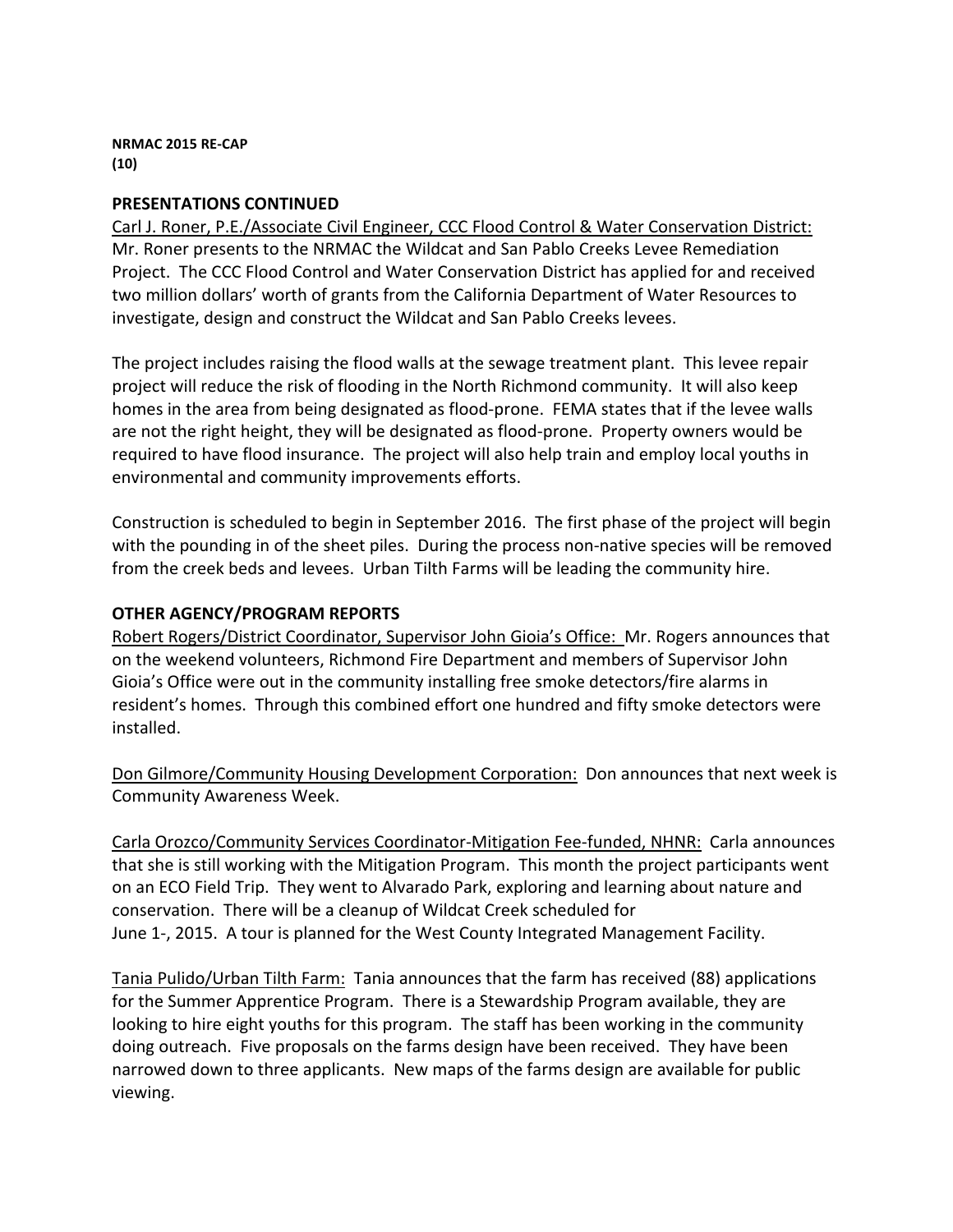**NRMAC 2015 RE-CAP (11)**

## **JULY 2015**

### **PUBLIC COMMENT**

Janie Shaheed/Please Hear My Pride and Brian Hill/Black Men Speak:

Ms. Shaheed offers her services to the North Richmond community. She has partnered up with a local organization entitled: Black Men Speak. They are a local organization that outreaches to Afro-Americans in the local communities. Their mission is to inform and enlighten the mental health community and the general public about issues concerning Afro-American males with mental health or substance abuse.

## **ITEMS FOR DISCUSSION AND/OR ACTION**

Eleanor Thompson/Social Progress Inc. Eleanor announces that she is still in the process of getting electrical outlets installed at the median located on Fred Jackson Way. She has been working on this project for five years. Robert Rogers/Supervisor John Gioia's office states that he is working on getting the electrical outlet problem resolved.

## **PRESENTATIONS and PROCLAMATIONS**

David Solis/Contra Costa Housing Authority site director report on Las Deltas: David has been working with REACH Fellowship on the clean-up of overgrown yards at vacant housing sites. The project has been a great success.

The housing authority annual Public Housing Inspection has been completed. A historical record has been set for this year. In the past the Las Deltas Housing has scored low on this project. Previous years the scores were in the 50% range, this year they scored in the 70% range. The inspection was rated on the maintenance and care of resident services, curb appeal and overgrown vacant housing sites.

Hispanic residents of North Richmond were present at the meeting. They mainly had questions about trash being disposed of/on or around their property. All of their inquiries were referred to Carla Orozco/Community Service Coordinator and Ltd. Paul O'Mare/CCC Sheriff's Department.

Edwina Perez-Santiago/Director REACH Fellowship: The Bishop has taken on several interns for the summer. The young women are currently students at the University of CA/Berkeley. They will be spending the summer with REACH and will be learning about women's transition from jail back into society. They will also be focusing on education and employment.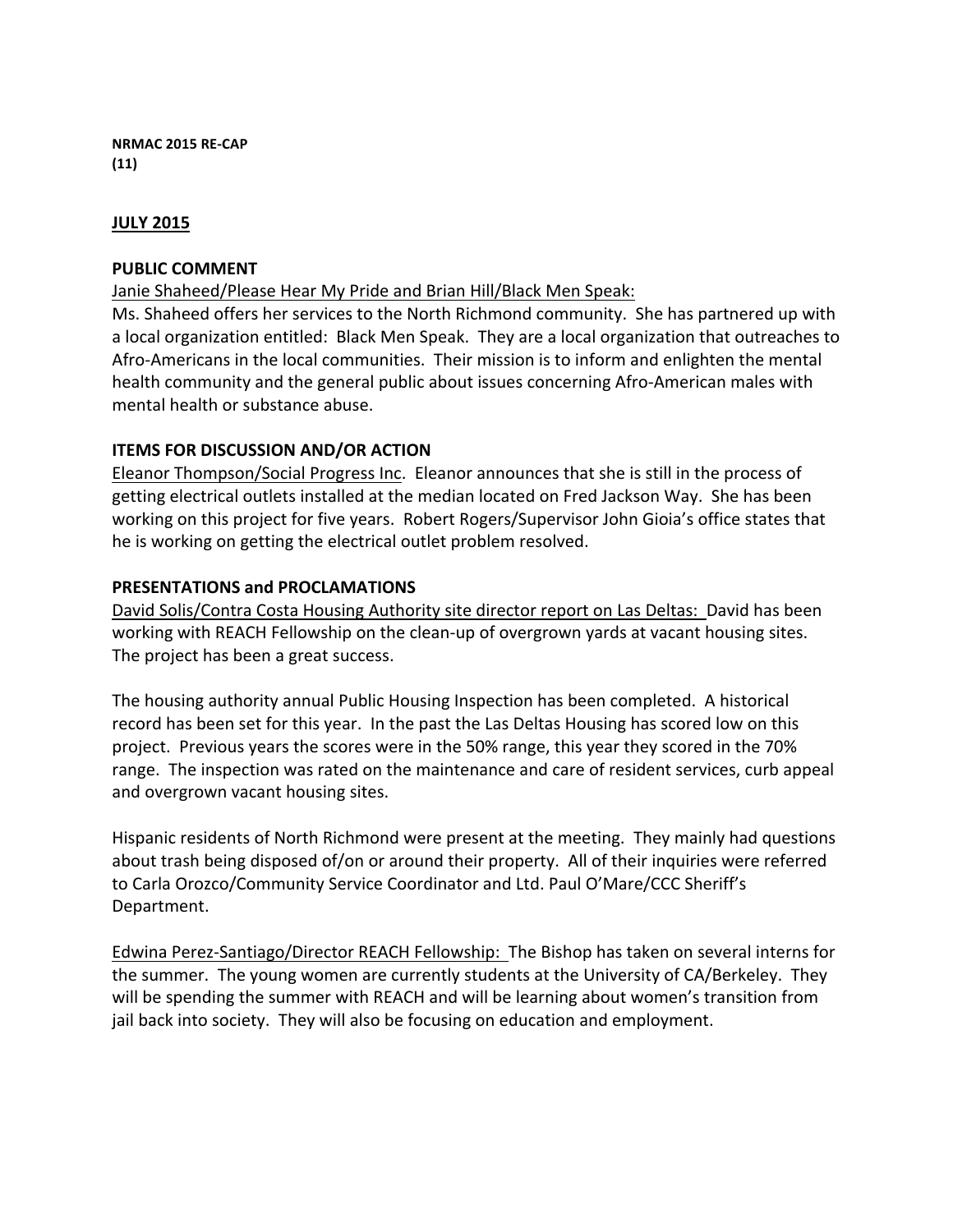### **PRESENTATIONS and PROCLAMATIONS CONTINUED**

Nathan Bickart/Urban Tilth Staff: Nathan reports on the Watershed Restoration and the job training programs. The Watershed Restoration Program is focused on learning how to take care of our ECO System/Wild Cat and San Pablo Creeks. Classes were held at the North Richmond Missionary Baptist Church.

Currently eight apprentices are on board. They are learning about the natural environment. Urban Tilth has hired their first group of interns.

Mia Renauld, PhD candidate from North Eastern University explains  $-$ industrial history project involving North Richmond and opportunities for resident involvement: Mia reports that she will be hosting workshops in the community. The workshops are on how residents would like to address health disparities and improve the North Richmond community.

### **OTHER AGENCY/PROGRAM REPORTS**

Robert Rogers/ District Coordinator, Supervisor John Gioia's Office: Mr. Rogers says that the Giarimita Street Sidewalk Improvements are taking place. One side of the street has been completed. This project was funded by CCC Public Housing.

Carla Orozco/Community Services Coordinator-Mitigation Fee-funded, NHNR: Carla announces that there was a successful event at the Senior Citizen Center. Sixty native flowers were planted in the garden. Twenty children from the community came out and participated in the planting of the flowers. There will be a neighborhood clean-up on July 6, 2015, at 1:00 p.m., meet at Shields' and Reid Park.

Carla will be going on maternity leave; Tania Pulido will fill in during her absence.

Tania Pulido/Urban Tilth: Tania reports that the draft farm design has been completed. The plans provide for three acres of farmland, located on Brookside Drive. The designs will be finalized at up-coming future workshops. A graphic designer has been hired to do flyers and to set up a website. A grant writer has been hired from the Townsend Corporation, to write grants. Thirty potential funders have been identified so far.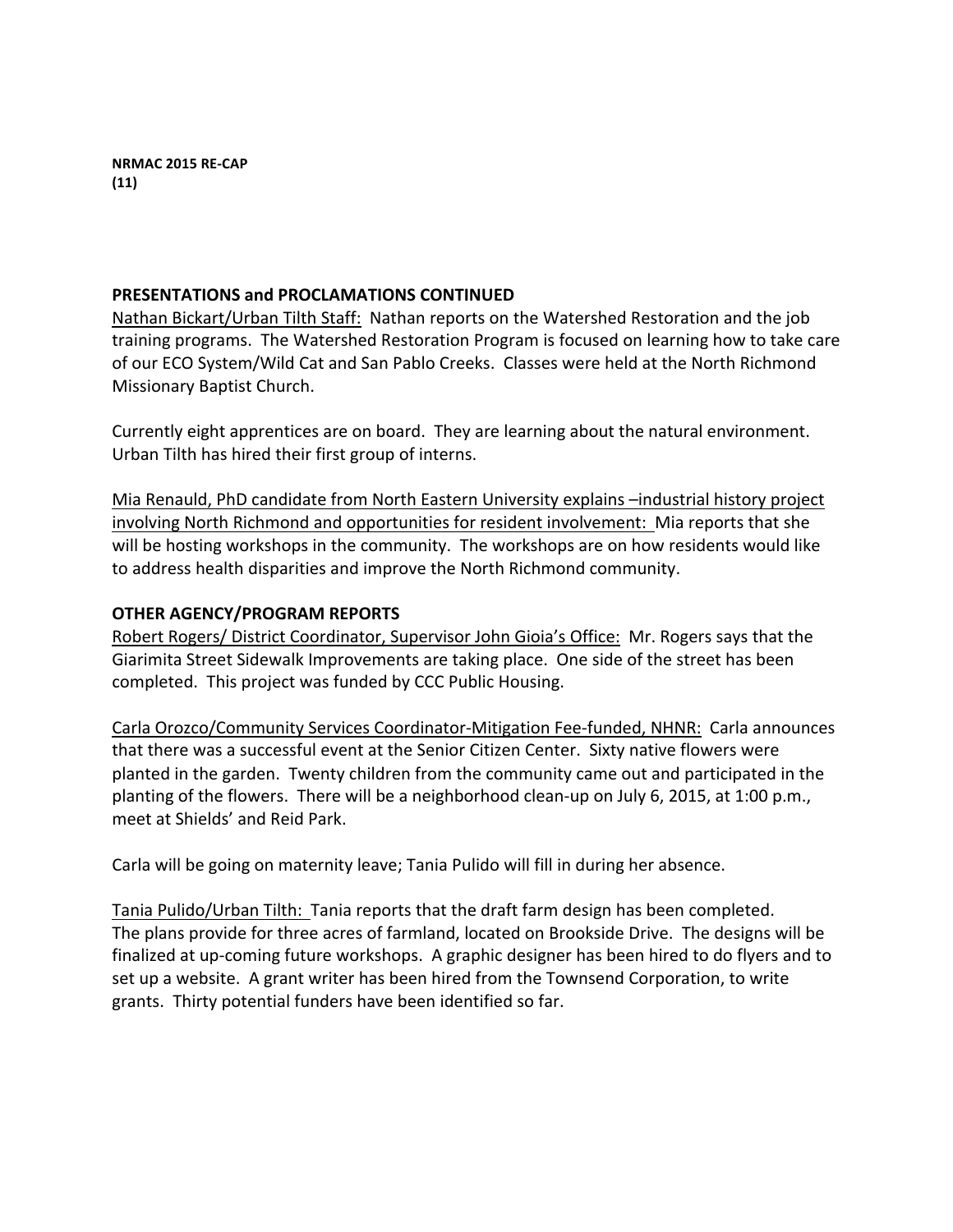**NRMAC 2015 RE-CAP (12)**

### **OTHER AGENCY/PROGRAM REPORTS CONTINUED**

Allison Mc Kee/Contra Costa County Public Library: Allison reports that the library is participating in the West County Reads Summer Program. They have some books to distribute to the community. The library is doing the summer Reading Program, at Las Deltas, Project Pride and Shield's and Reid. This year the County Summer Programs are entitled, Read to the Rhythm.

There is a new library manager at the San Pablo library. Allison will be working with the new manager. There will be up-coming meetings with Supervisor John Gioia, to see if they could move forward with the proposed library site for North Richmond.

### **ANNOUNCEMENTS**

Bishop Edwina Santiago/REACH Fellowship: REACH Fellowship will be publishing a newsletter; It will be available to the North Richmond community. The newsletter will be available in the English and Spanish language.

### **SEPTEMBER 2015**

#### **PUBLIC COMMENT**

Mary Frazier/Project Director of the Northern California Breathmobile: Mary announces that the breathmobile will continue to service the Verde School and Project Pride sites. Mary introduced a new intern, Julie Satterfield. She will be working on the breatmobile van.

Linetta Cooper/Las Deltas Resident: Linetta has a complaint about the workers at the Las Deltas Housing Project. She has a parking problem, and there was some confusion as to where she should park her car. When she parked in her designated spot, children would vandalize and put dents in her vehicle. Upon parking in another spot, away from the children, her car was hit and damaged by another vehicle, as a result her car was beyond repair and totaled out by her insurance company.

Ms. Cooper had a stoppage problem in the bathroom of the unit that she resides in. She called housing maintenance and reported the problem. The call was put in at 8:00 a.m.; workers did not come out until 12:00 p.m. After coming out the workers did not resolve the problem. One worker came in the unit; the other worker stayed outside, and did not come in to perform his job. While talking to the workers, they talked real bad and disrespectful to Ms. Cooper.

Robert Rogers/Deputy Chief of Staff/Supervisor John Gioia's office will report this incident to the proper authorities.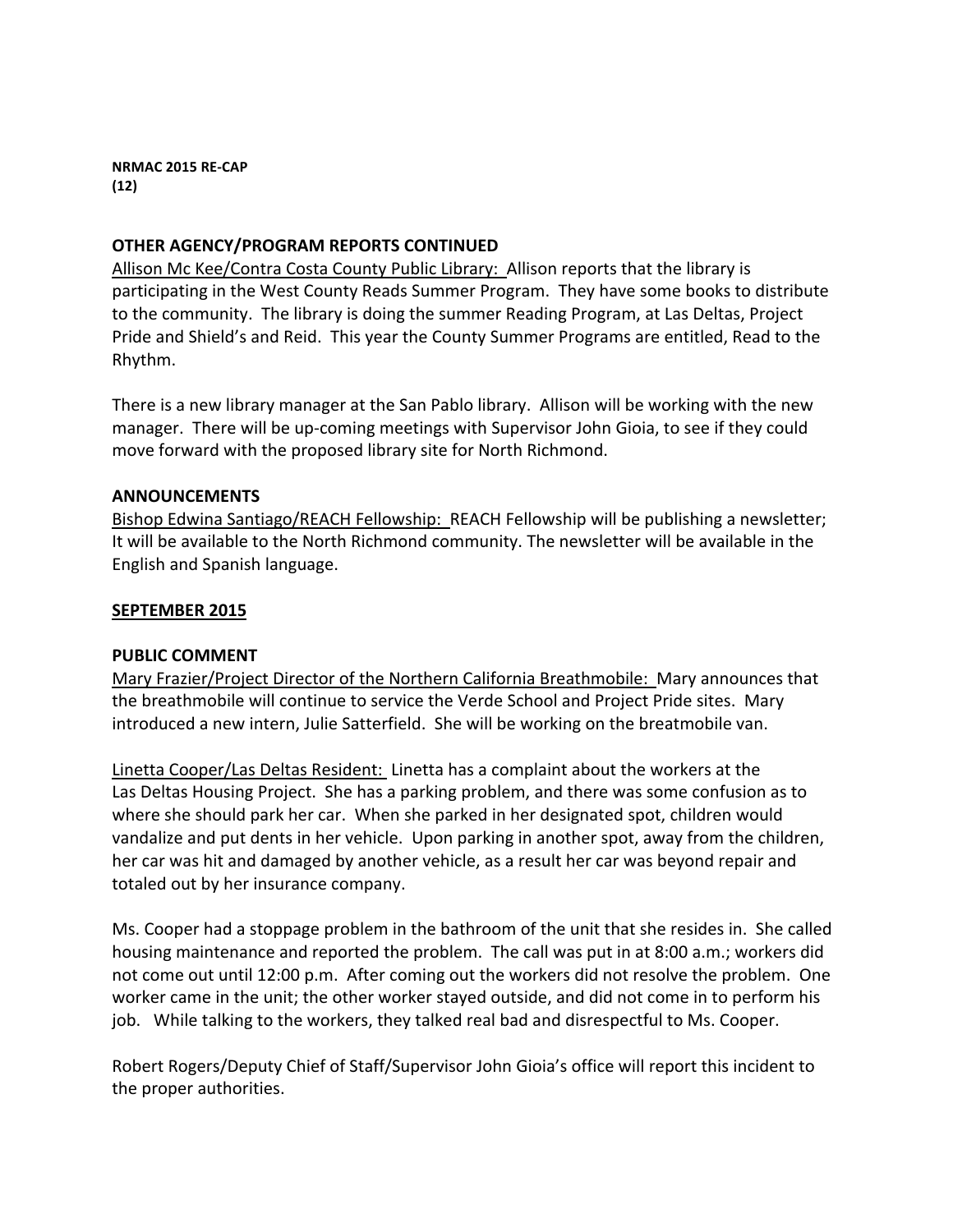**NRMAC 2015 RE-CAP (13)**

## **PRESENTATIONS and PROCLAMATIONS**

PROCLAMATION-Public Health Award honoring Mary Frazier, Project Director for leading the Northern California/Oakland, Breathmobile Program to alleviate childhood asthma.

REACH Fellowship presents and award to Annie King-Meredith and Dr. Henry Clark: Both of these board members are highly awarded and appreciated for their dedication and work in the North Richmond community.

Kiana Ward/City of Richmond -Love Your Block Program: Ms. Ward announces that there will be a clean-up event in North Richmond, on October 31, 2015. The staging area will be located at the vacant field behind Mc Glothen Temple Church/Chesley Ave/Gertrude Ave. They are also considering of locating the goats on the lot, to clean it up.

Ms. Ward announces a program that offers \$1000, to work on a project in your neighborhood. The program is entitled (Love Your Block). The Love Your Block Initiative is a high-impact service strategy in which the City of Richmond will engage community members in revitalizing their neighborhoods, one block at a time. They will disburse mini-grants to community members and organizations for winning projects that create a vibrant, more livable Richmond.

## **ITEMS FOR DISCUSSION AND/OR ACTION**

Cece Sellgren/Storm Water Manager County Watershed Program make RECOMMENDATION regarding County Watershed Cleaning & Greening Program: Ms. Sellgren announces to the NRMAC about a proposal to hire local nonprofit organizations to develop and implement antilitter education and outreach campaigns and remove litter. This program is part of the North Richmond Trash Reduction Plan. 

The county has spent over \$100,000 in North Richmond in the last fiscal Year to do "on-land" clean-ups (1-2) times a month. This is a proposed plan based on reducing the litter load in North Richmond. The plan is for the county to contract with local no-profit organizations to hire North Richmond residents, including young adults to conduct the program. Up to \$300,000 of contracts, over three years to educate the community & pick up litter will become available for this project.

Discuss and make RECOMMENDATION regarding NRMAC budgetary support for overtime work performed by Corrine Sain/Director of Senior Multicultural Center: It is being proposed that Ms. Sain be paid overtime for keeping the center open during the NRMAC meeting.

Mr. Lloyd Madden, Director of NHNR stated that while holding meetings at the 515 Silver location, cost of utilities and insurance coverage should be taken into consideration.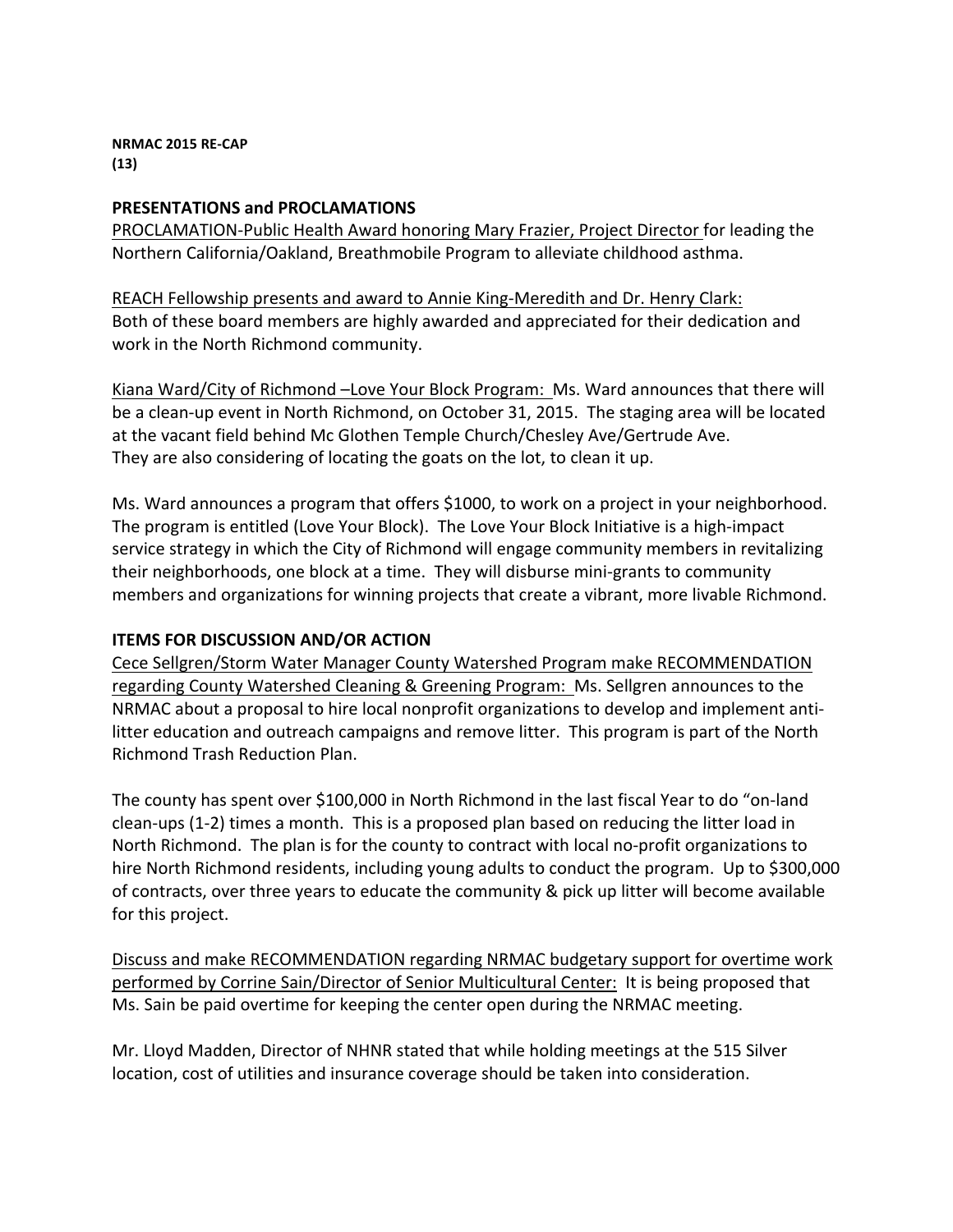**NRMAC 2015 RE-CAP (14)**

## **ITEMS FOR DISCUSSION AND/OR ACTION CONTINUED**

DISCUSS and MAKE RECOMMENDATION regarding NRMAC budgetary support for overtime work performed by Corrine Sain/director of Senior Multicultural Center: NRMAC Secretary stated that she has been secretary for almost ten years. She has received the same amount of pay year after year. She stated that no one has considered the fact that she may be entitled to a cost of living increase or a raise after ten years of service.

Board chairperson Don Gilmore stated that the NRMAC board will put together or draft a budget. Everything that was said at tonight's meeting will be taken into consideration and drafted into a two year budget.

It was motioned to draft a two year budget (for paying for), all that will be taken into consideration. The motion was seconded by LaShanda and approved by all board members present. 

Oliver's Tow/Randy Wilcox, Discuss and make RECOMMENDARTION regarding permit for tow yard operations at 2800 Radiant: Mr. Wilcox has applied for a tow permit with the county. The problem is that they were required by the county to re-model and re-due the facility, for various reasons.

All repairs and requirements that were asked of Mr. Wilcox by the county have been completed. Mr. Wilcox comes before the board for approval to have his business permit issued by the county and to continue to do business in the community.

A motion was made by Don Gilmore that the board support Mr. Wilcox, under one condition. The condition is that he practices the local hire program at his business establishment. Mr. Wilcox agreed to these conditions and he stated that presently he has only ten employees employed at the tow company. All applications for employment regarding Oliver's Tow Company should be directed to Supervisor John Gioia's office. The motion was second by board member Aaron and approved by all members of the board.

## **OTHER AGENCY/PROGRAM REORTS**

Robert Rogers/District Coordinator, Supervisor John Gioia's Office: Mr. Rogers reports that there will be a Town Hall Meeting on Senior Issues. Special guest will be Supervisor John Gioia, State Assemblyman Tony Thurmond, U. S. Congressman Mark DeSaulnier, September 14, 2015, at San Pablo Senior Center, 1943 Church Lane, 10:30 - 12 noon.

The Supervisor John Gioia/25<sup>th</sup> Annual California Coastal Cleanup, Saturday September 19, 2015, at marina Bay-Richmond. The event will take place from 9:00 a.m. to noon. Meet at Shimada Friendship Park. The agenda for the NRMAC is now being provided in Spanish.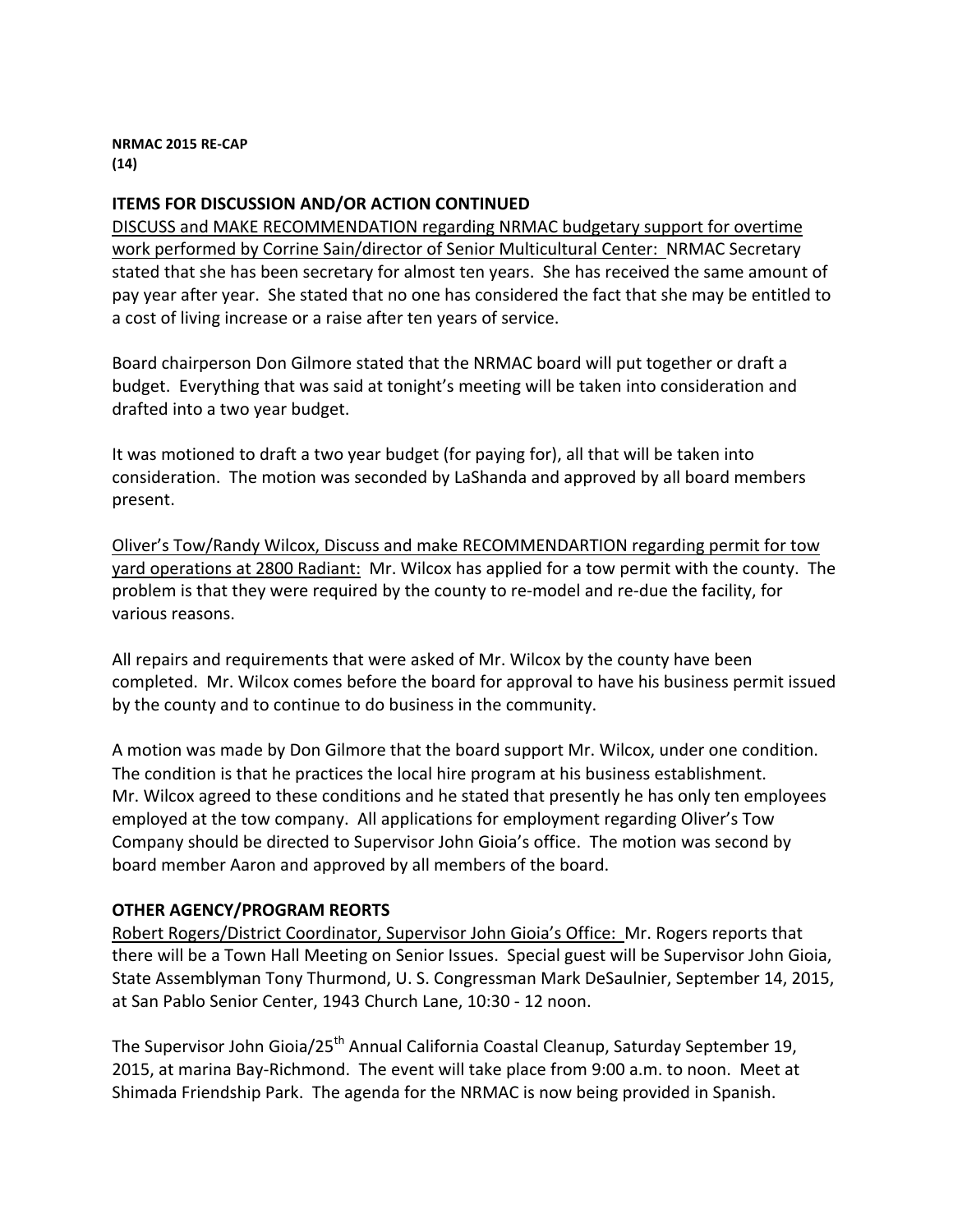## **OTHER AGENCY/PROGRAM REPORTS CONTINUED**

Don Gilmore/Community Housing Development Corporation: Don announces that CHDC, continues to offer Financial Loan Workshops.

## Tania Pulido/reporting for Carla Orozco/CSC-Mitigation fee funded, NHNR:

Tania reports that applications for hiring in the North Richmond Green project went out last week. The program is working on developing the monthly newsletter. Mr. Madden stated that they plan to hire twelve individuals from the community to work on the Education of Litter Project.

Tania Pulido/Urban Tilth-Farm Update: Tania announces that today they met with the North Richmond Network, to talk about integrating the farm. A Community Feedback Meeting, is planned for Saturday, September 19, 2015, 11 a.m. - 2:00 p.m., North Richmond Missionary Baptist Church, 1427 Fred Jackson Way, Richmond, CA. On November  $20^{th}$ , 2015, there will be a food and culture fair. Garden events are scheduled every  $1^{st}$  Sunday from 10:00 a.m. to 2:00 p.m. at the community garden located at the end of Market and  $2^{nd}$  Street in North Richmond.

## **ANNOUNCEMENTS**

REACH Fellowship/Bishop Santiago: Announces that they will be hosting their first Transgender meeting at the City of Richmond/City Council Chamber. September 23, 2015, from 10:00 a.m. to 4:00 p.m. The City of Richmond donated the facility.

# **OCTOBER 2015**

## **PUBLIC COMMENT**

Mary Frazier/Project Director of the Northern California Breathmobile: The breathmobile van has started to make its scheduled visits to the schools in the area. They look forward to providing services in the area another year.

Intern Cynthia Jordan will be representing the Asthma Program at the North Richmond Annual Shoreline Picnic. There will be a display table set up, with information about the asthma program.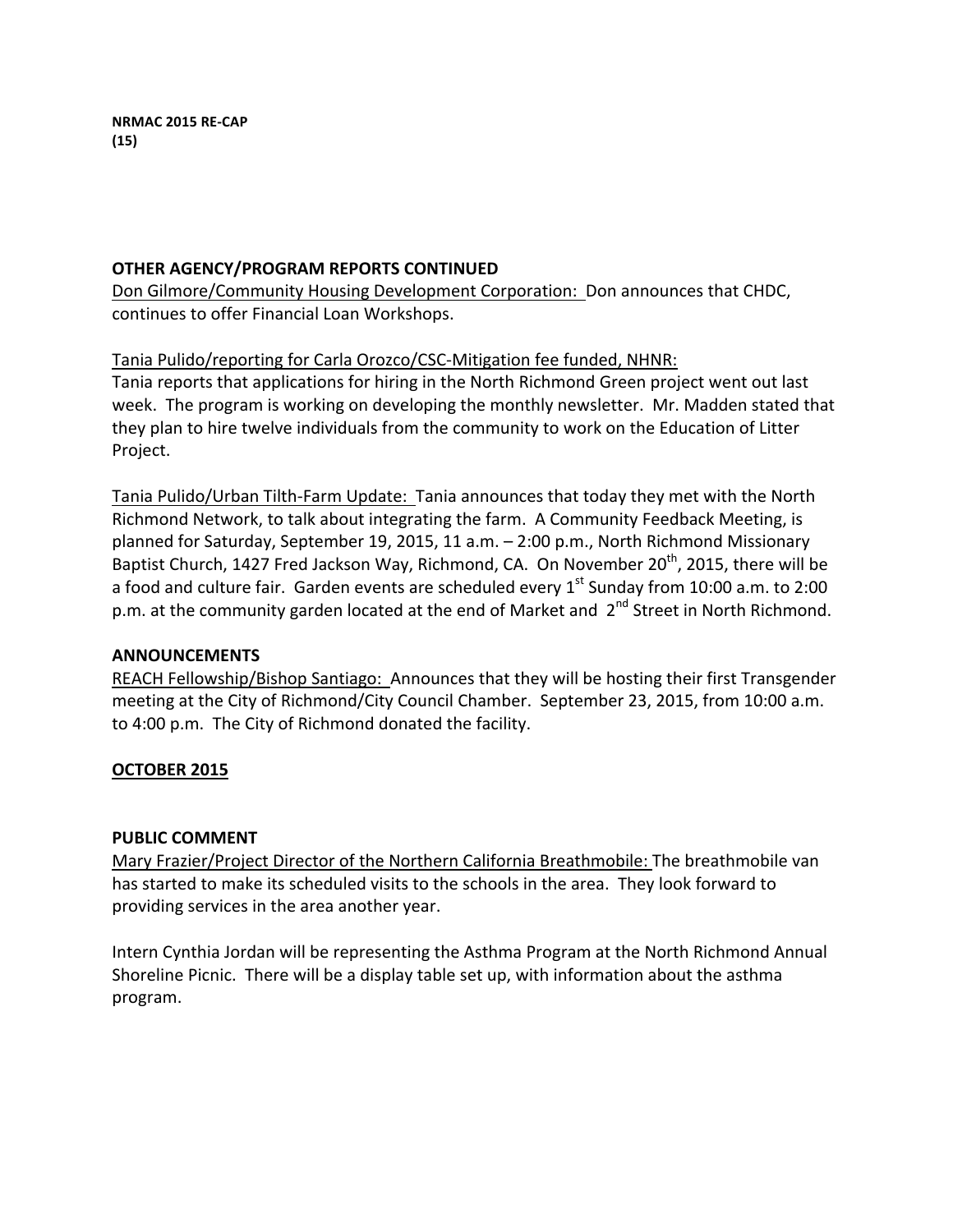### **PUBLIC COMMENT CONTINUED**

CeCe Sellgreen/Stormwater Manager County Watershed Program/Regarding County Watershed Cleaning & Greening Program: A reminder to community based organizations to put in their applications for the trash cleaning project.

Bishop Santiago/REACH Fellowship: Bishop thanks Annie King, Corrine Sain, the members of Davis Chapel Church and everyone that came out and supported their first Transgender conference. The workshop was a great success.

Sequois Erasmus/CCC Health Department: Sequois participates in the Walk Children to School Program. Next Wednesday is International Walk to School Day. She encourages everyone to come out and participate on that day. Meet in front of Verde School at 8:30 a.m.

Elizabeth Mercado/California Charter Schools: Elizabeth comes to the meeting to announce that she will be making a presentation to the NRMAC next month. She works with the California Charter Schools.

Bob Bennaton/Community Gardening: Mr. Bennaton announces to the NRMAC that his organization focuses on soil quality issues. His organization would like to be a resource to this community. The organization is open to community based organizations, and is interested in hosting workshops in the community.

## **PRESENTATIONS and PROCLAMATIONS**

Welcome new member of NRMAC, Andrea Bailey: Andrea will be filling the business seat on the NRMAC.

CEO Paul Levitan/Galaxy Deserts: Mr. Levitan announces to the NRMAC that his company is close to owning a piece of land in the North Richmond area. His company makes French inspired deserts and pastries. The company was founded in 1998. The long range plans is to establish a bakery at 155 Parr Blvd. After the company is in full operation, an approximate three hundred jobs will become available to the area. Mr. Leviatn shared a variety of pastries and deserts that were made by the company. This project will be in full force by 2018-19.

Daud Abdullah/Local Artist: Mr. Abdullah takes old city trash cans and put art work on them. He has produced numerous trash cans in Oakland. He would like to bring his work to the Richmond area. The art work is designed by local youths in the communities. The City of Richmond has been working with him. He is here to drum up support to work in our neighborhood. Board member LaShanda suggest that the NRMAC partner with him. Lloyd Madden of NHNR, suggest that Mr. Abdullah make contact with him, about the project.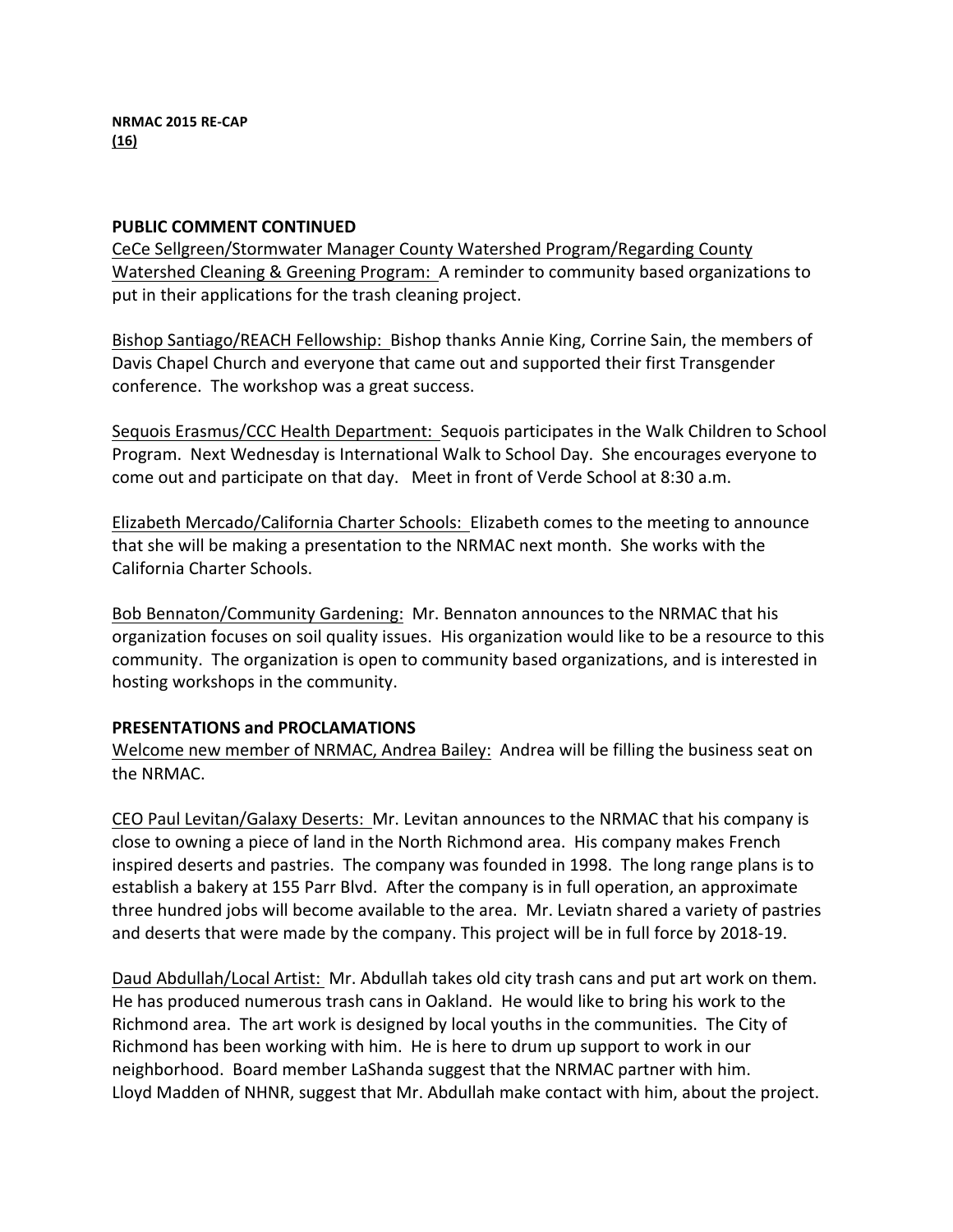### **ITEMS FOR DISCUSSION AND/OR ACTION**

Discuss AND MAKE RECOMMENDATION regarding adoption of proposed NRMAC 2015-16 budget. Board chairman Don Gilmore drafted a two year proposed budget. There may be opportunities for savings out of the budget funding. The amount paid each month for the taking of the minutes is \$100 a month. The projected NRMAC balance on July 1, 2016, assuming no additional expenses and no retreats: \$7,000. The NRMAC has a large surplus because members have not taken retreat in 2015, nor incurred any expenses beyond minutes.

It is being asked if NRMAC can spend money in a non-traditional way, such as providing payment of some kind to Senior Center staff for keeping the facility open for meetings. Answer is yes, but it will require a board order sponsored by Supervisor John Gioia and a board vote approving.

Chairman Don Gilmore motions that this budget be accepted, Annie King endorses the motion and LaShanda Tate second the motion, all is in approval.

Secretary Cynthia Jordan is still concerned about a pay raise. Board members seem to think that \$100 a meeting is sufficient enough pay for taking of the minutes. Board member Annie stated that what Cynthia was asking of was not of importance at the moment. The main thing was to compensate Ms. Sain/NHNR for her time that she spends after hours during the NRMAC meetings. Cynthia stated that none of their logic makes any sense to her. She feels that the NRMAC is focusing on saving money and underpaying her. Due to inflation, the value of today's dollar is not the same as it was in 2006, and she feels as if she should be compensated for the rate of deflation of the American Dollar/inflation of the economy.

DISCUSS and make RECOMMENDATION regarding potential sites for historic preservation in North Richmond: Board member Annie stated that she received an e-mail from Dr. Clark, whom brought this idea to the NRMAC board. Dr. Clark would like to look at a historical site for the North Richmond community. Annie states that Doug Harris and she have an historical base established. 

Supervisor John Gioia wants to make sure that we select an excellent process, of formulating the museum. He said that the generation stage of the planning is really crucial. He also wants us to take the lead on this project. Board member LaShanda motions to implement an ad-hoc committee, to be head by Annie King. The motion was seconded and approved by all board members present. Robert Rogers says that we will bring this issue back to the NRMAC in future months.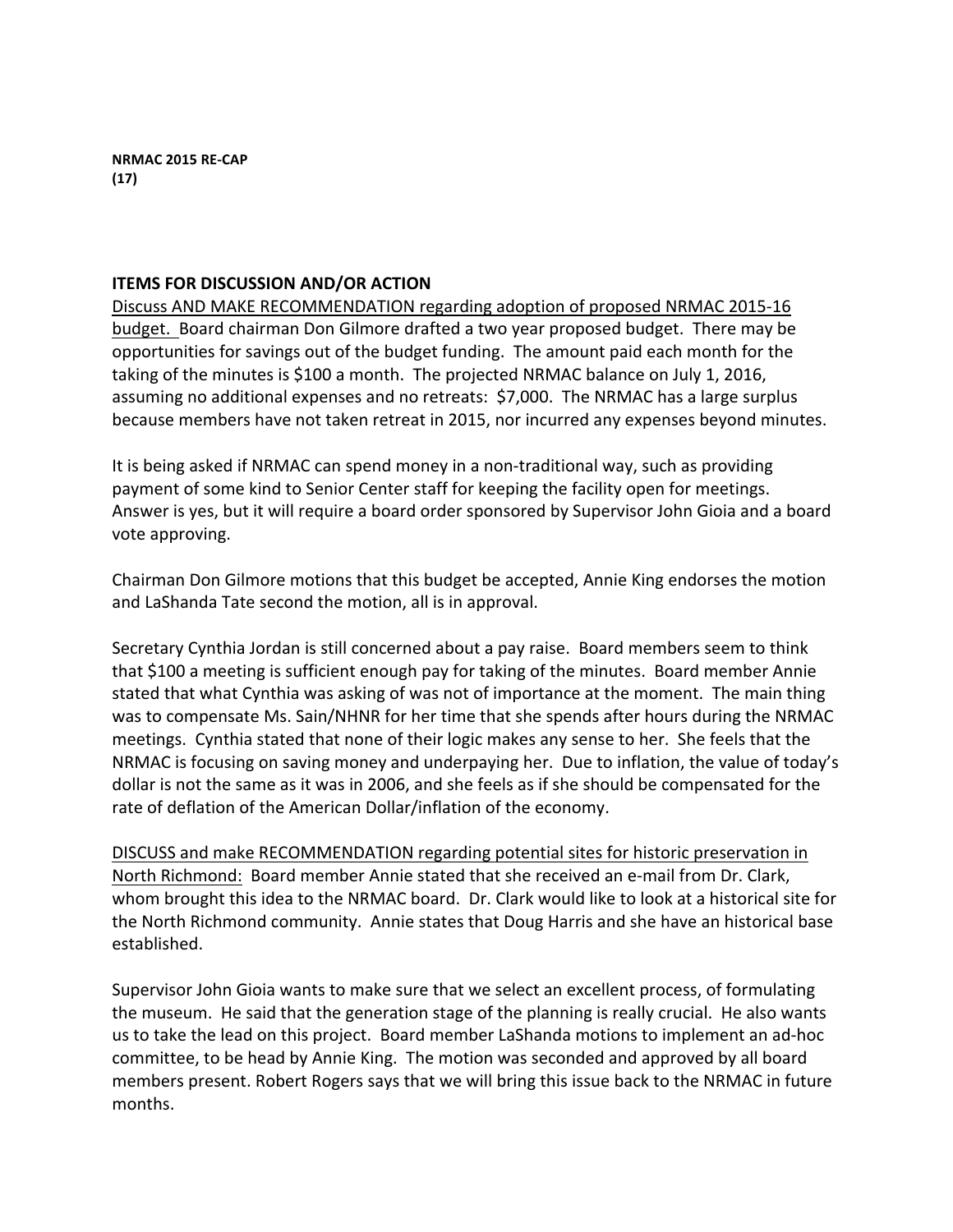**NRMAC 2015 RE-CAP (18)**

## **OTHER AGENCY/PROGRAM REPORTS**

Robert Rogers/Distrct Coordinator, Supervisor John Gioia's Office: Robert announces the North Richmond Shoreline Festival to be held this Saturday, October 3, 2015, at the Point Pinole Regional Park. All this week is Food Week in the City of Richmond. The event is entitled FOOD DAY.org Richmond, California, City Hall, 450 Civic Center Plaza, Richmond CA.

Robert reports that supervisor John Gioia and colleges have had a victory. The County Health Plan has been opened up to all people, regardless of their immigration status.

Don Gilmore/Director Community Housing Development Corporation: Don announces that Legacy Court is still in the process of becoming a reality. This project consist of forty three units, this is part of the Filbert Street Property Development.

There will be a workshop next Saturday on Financial Wellness, 1555 Fred Jackson Way, Richmond, CA.

Lloyd Madden/Director of NHNR/Mitigation Fee-funded: Mr. Madden announces the Willie Spears, North Richmond Community Clean Up Day/Free Disposal Drop Off. Saturday, October 31, 2015.

Mr. Madden announces that they did two clean-ups in September 2015. At the first clean-up site one hundred pounds of trash was picked up. On September 17, at another location and additional hundred pounds of trash was collected.

Tania Pulido/Urban Tilth: Urban Tilth Garden will be celebrating its  $10<sup>th</sup>$  anniversary at the Richmond Crain Way Pavilion. The event is called a Barn-raiser; there will be on-going classes about gardening and the growing of produce. A fence has been put up at the Urban Tilth Farm Site, and the goats have been relocated to Chesley Street, in North Richmond.

Guadalupe Morales/City of Richmond-Love Your Block Program: Ms. Morales announces that the City of Richmond is starting its own tool lending library. A tool lending library works exactly like a regular library, except you can check out tools instead of books. They are looking for new and gently used tools to start stocking their inventory.

#### **ANNOUNCEMENTS**

Annie King/Board Member: Announces Community Development Anniversary Dinner, The date of the event is November 11, 2015.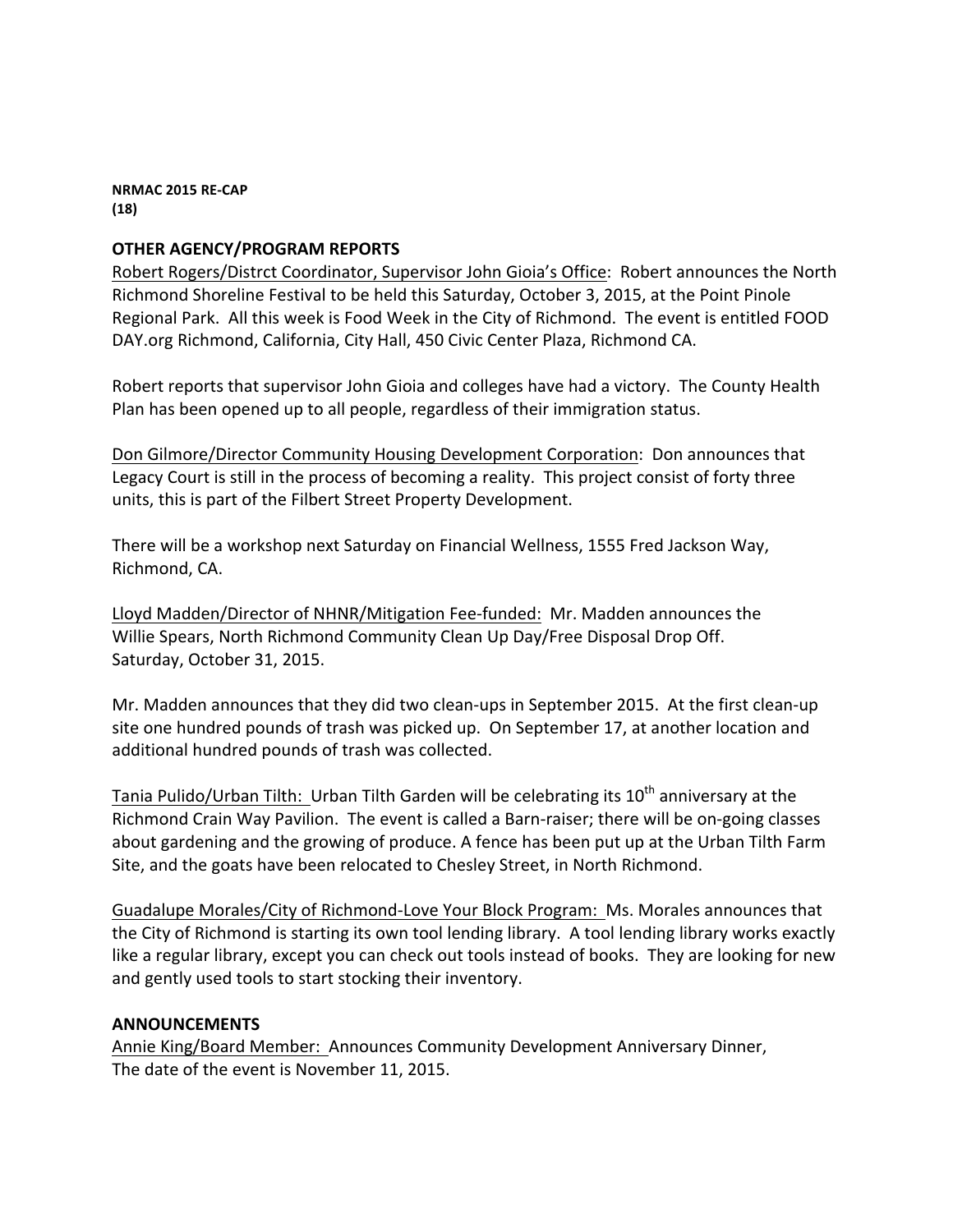**NRMAC 2015 RE-CAP (19)**

#### **NOVEMBER 2015**

#### **PUBLIC COMMENT**

Cynthia Jordan Intern/Northern California Asthma Program Breathmobile: Cynthia announces free flu Shots, Saturday - November 14, 2015, Maple Hall at San Pablo City Hall, 13831 San Pablo Ave, San Pablo, CA 94806. From 11 a.m.  $-1$  p.m. this event is being sponsored by the Medical Reserve corps and the Northern California Breathmobile.

Rev. W. F. Lewis of the North Richmond Missionary Baptist Church: The church will be holding a shredding of documents event. The date is December 12, 2015, 1427 Fred Jackson Way, Richmond, CA. 10:00 a.m. to 1:00 p.m.

Princess Robinson of the UrbanTilth Garden Project: Announces that on every  $1^{st}$  Sunday, it is volunteer day at the garden. The garden in located at the end of Second and Market Streets in North Richmond.

Pam Saucer/Bilbo of Men and Women of Valor: Pam announces a career fair was held November 11, 2015, at Men and Women of Valor. She also announces that there will be a toy giveaway at the same address on December 21, 2015. The event will start at 10:00 a.m. The toys are being provided by the U.S. Marines Corps.

Dr. Sally Williams of the Davis First AME Church: Dr. Williams announces an up-coming Senior Information and Senior Day event. This event will be held at Davis Chapel. More information will be provided in the future.

#### **PRESENTATIONS**

Elizabeth Mercado/California charter School Association: Elizabeth works with Charter Schools 101/CCSA Families. CCSA Families is an organization of parents and community members who advocate for all California children to have an access to great public schools of their choosing. They educate and engage the parents. They empower parents to take action and influence decision-makers. CCSA is part of California Charter Schools Association, a nonprofit organization that helps empower charter school leaders, teachers and parents to make their voices heard. They are currently working with the Richmond Promise Program. Currently in North Richmond they are doing an assessment of students that may qualify for the charter school program.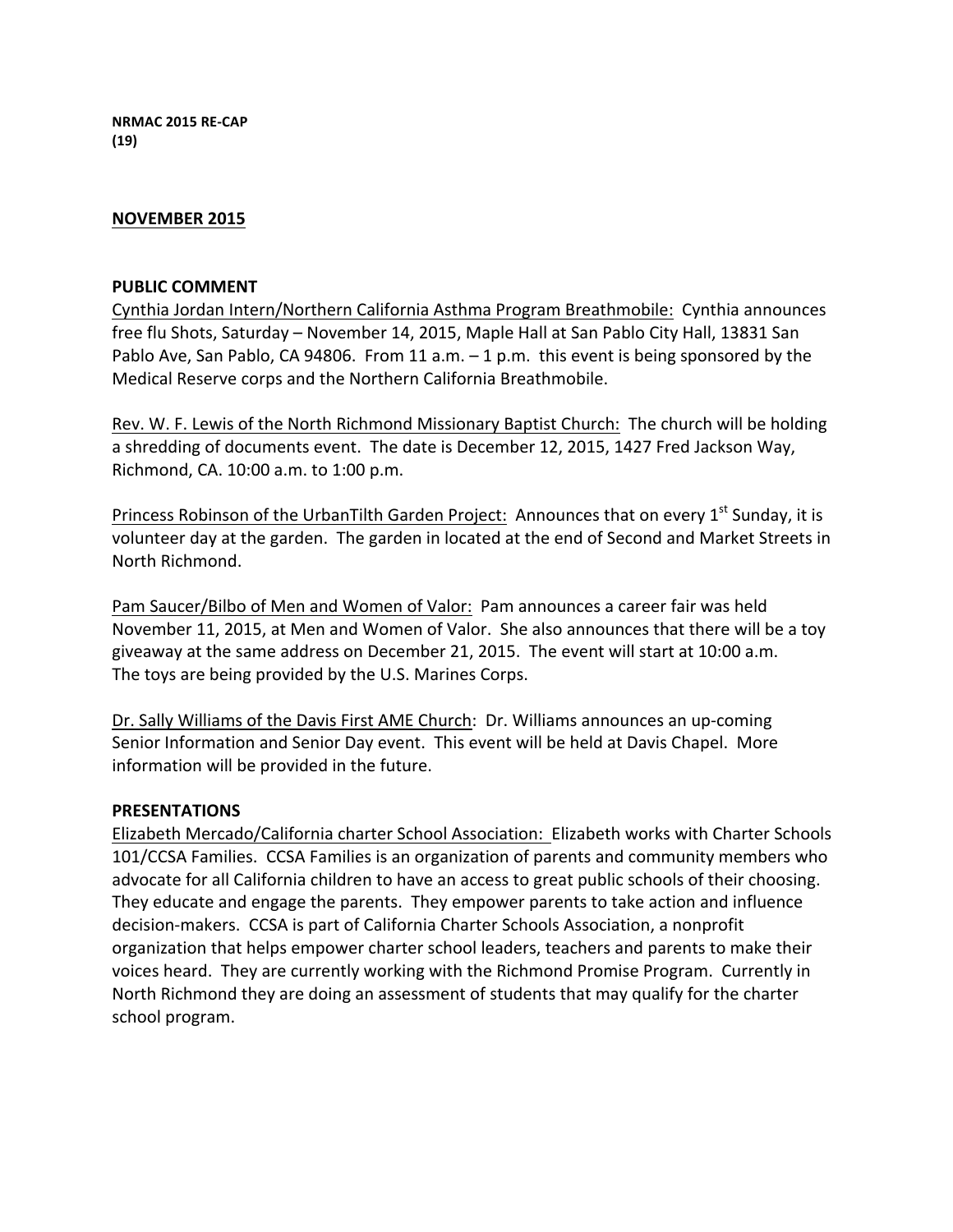#### **PRESENTATIONS CONTINUED**

Alexandra McCroskey/Marin Clean Energy/City of Richmond, nearby solar farm: A project entitled the Solar One Project/At Chevron It is proposed to be the largest solar field in the Bay Area. The location is at a former (brown field) which consist of (60 acres).

MCE is a public power agency located here in Richmond. Solar Field/MCE and City of Richmond are partners on this project, and they are eager to see this  $(10 \frac{1}{2})$  acre solar project evolve. The Stein Company will be building the tracking panels.

This program is designed to give the people new renewable energy options. The project will take approximately a year to build. Three thousand plus homes could obtain power form this energy source.

There will be local hiring of jobs within the project. While constructing the project, there will be an estimated (80) construction jobs. The project is scheduled to start January, 2016.

Justine Blanchet of GRID, on solar Tech in North Richmond: Richmond homeowners can now qualify for a free solar system, funded by the City of Richmond and the State of California. The program require that you own and live in your Richmond/North Richmond home. Your income must meet the required limits.

The program installs solar for low income home owner. The program has a triple of helping for the family with energy cost. Three homes in the North Richmond area have benefited from the program.

Board member Andrea Bailey of Chevron highly endorses the program.

MRMAC chairperson Don Gilmore asked if ta family owned home has a damaged roof, and cannot afford to repair it, what are the consequences. The answer was unfortunately in that case, the home owner would not be able to have the solar panels installed.

Don went on to say that perhaps CHDC would/could be able to help with the repairing of roofs, for low income home owners. If GRID is open to this idea, CHDC would be happy to help out.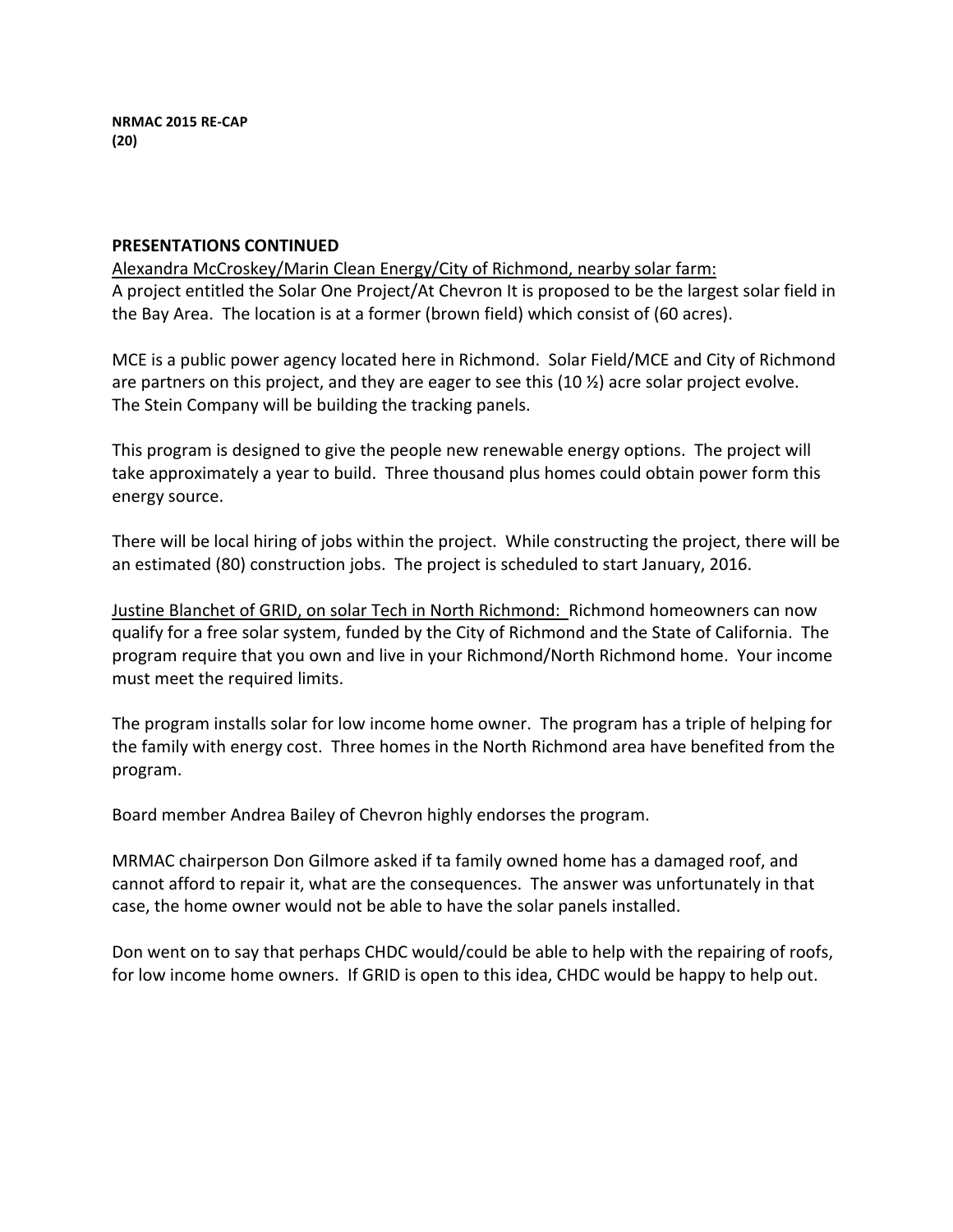### **PRESENTATIONS CONTINUED**

Luz Gomez/Bay Area air Quality District on proposed refinery emissions rules: Luz announces that new are quality rules are being drafted. A board meeting, open to the public will be held On November 11, 2015, at 9:45 a.m., 939 Ellis Street, San Francisco, CA. Community members will be allowed to make presentations.

Six different rules are being drafted that impacts the operation and emission output of local refineries. Air monitoring at the fence will be required at each local refinery. An inventory will be required of each refinery, in order to monitor how many cases of cancer are in excess of the normal rate. Refineries will be required to tell the public exactly what they are doing to conserve energy. Twenty percent of refinery emission should be reduced by 2020. Significant energy reduction should be achieved. The reduction of greenhouse gases should be achieved. This will not interfere with Cap and Trade. The refineries will have to notify the public about any changes in the way that they process crude oil. Phase One and Phase Two will be taking place at the Richmond Chevron refinery.

E. J. Shalaby of WCWWD on local sewer line work: Work is being done on the sewer line in North Richmond on Market Street. Old sewer lines are being replaced with new ones. The time frame for this project, all work should be completed by February 2016. There are other scheduled projects, to be conducted in the future, which are part of a five year plan.

John Steere/CCC Watershed Program: The Watershed Program is shifting existing budgeted to fund community-based on-land cleanup team(s). They are in the process of issuing a request for proposals to establish a community based on-land cleanup program. Copies of the proposals for this funding request will be located at public places throughout the communities.

Mary Halle Civil Engineer and Jon Surmnick/Contra Costa County, DISCUSS and make RECOMMENDATION regarding County Area of Benefit priorities: An update on the North Richmond Area of Benefit Program. AOB funds are used to fund projects that improve the mobility and safety of the existing transportation network. AOB funds are used to fund projects that are listed on an SOB project list, which is updated periodically. The North Richmond are has not been updated since 1989.

Currently on the AOB list for this community, as defined in 1994. 1) widen road from Richmond Parkway to AT&SF railroad track, by providing a middle turning lane and 8' shoulders. 2) On Brookside Drive proposed to widen roadway to 32' interim pavement width; 3) On Pittsburg Avenue widen existing road to 32', interim pavement width & extend easterly to Fred Jackson Way along property lines; ultimate road and  $R/W$  widths=(48/68 ft.) 4) On Fred Jackson Way widen existing road to 48' & realign road to either (a) meet Parr Boulevard or Goodrick (bridge over San Pablo Creek; or (b) intersect Goodrick north of Parr; Ultimate R/W-68'. **NRMAC 2015 UP-DATE (22)**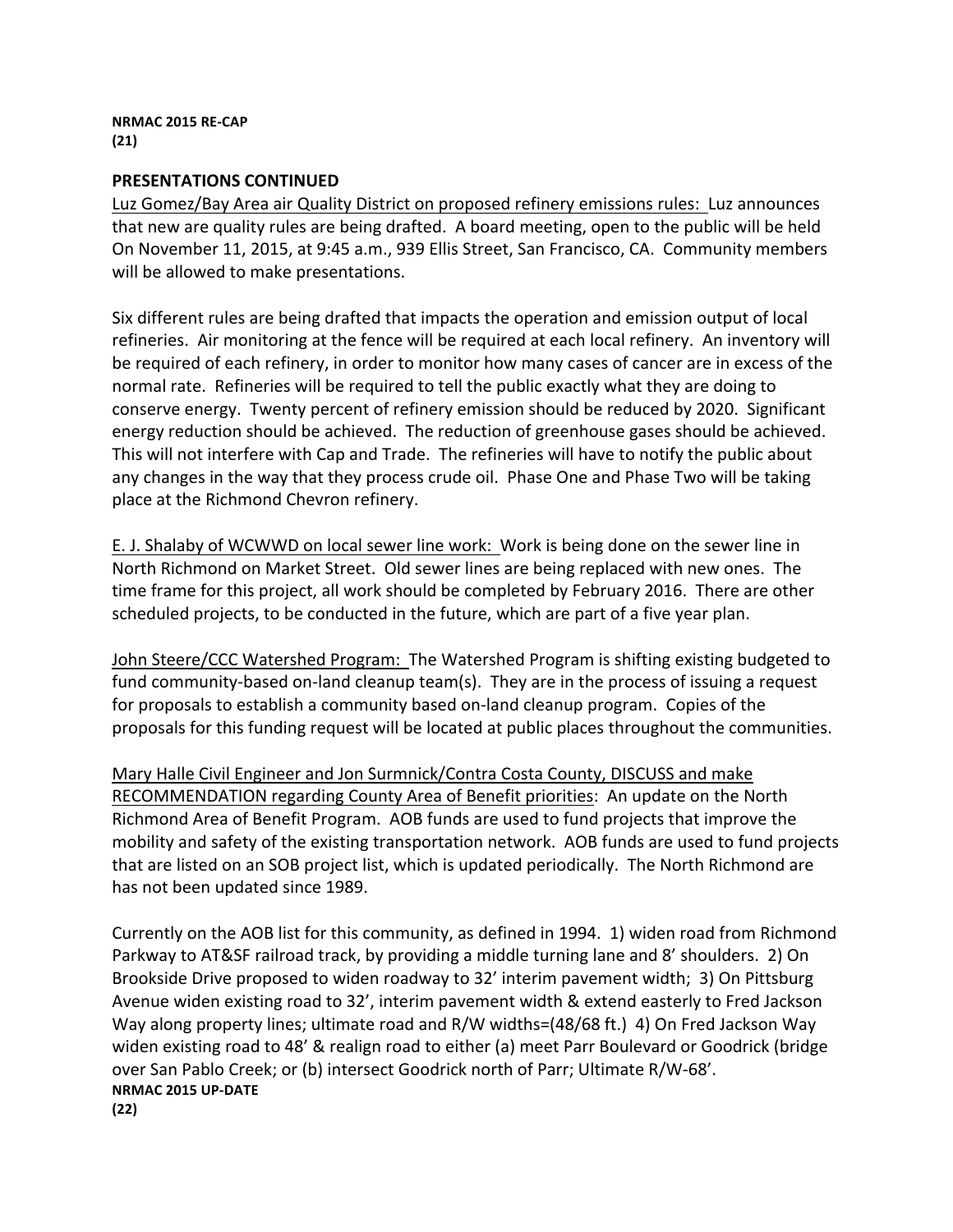## **ITEMS FOR DISCUSSION AND ACTION CONTINUED**

Mary Halle Civil engineer and Jon Surmnick/Contra Costa County, DISCUSS and make RECOMMENDATION regarding county Area of Benefit priorities; The potential projects for Updated List are the Richmond Parkway at Pittsburg Avenue northerly to the Richmond City limits, to add one additional NB lane. Market Avenue between Fred Jackson Way and AOB boundary to construct bicycle lane, and sidewalk improvements. Fred Jackson Way, between Grove Avenue and Brookside Drive, widen sidewalks and add bike lanes.

NRMAC Board Members/DISCUSS NRMAC budget passed on October 1, 2015: Board member Annie asks for an amendment to the budget, directing as to how Ms. Sain should get compensated for her time spent at the building during the hours of the NRMAC meetings.

Don Gilmore is open for recommendations: Annie motion to give Ms. Sain a stipend of \$75.00 a session and \$25.00 a session should go to NHNR for use of the facility.

The motion was voted upon, seconded and all was in favor of the amendment.

# **OTHER AGENCY/PROGRAM REPORTS**

Robert Rogers/ District Coordinator, Supervisor John Gioia's Office: The annual Verde School Hoodie & Book Drive. Instead of toys, books will be provided to every student this year, courtesy of West County READS. They need to raise \$7,000 to cover 320 hoodies. All donations must be received by Friday December 12, 2015. There will be a party celebrating this occasion on November 9, 2015, Supervisor John Gioia's office.

Carla Orozco/Community Service Coordinator-Mitigation Fee-funded, NHNR: Carla reports about the North Richmond Green Outreach. NR Green Banners are falling off the street light poles in North Richmond. She is looking into whether it is possible to remove the old one and replace them with new ones.

North Richmond Green Youth Twilight Basketball League Program is recruiting boys and girls ages 7-14. Players are expected to participate in ECO Workshops and Beautification Projects in North Richmond on a volunteer basis in exchange for sponsorship and free registration. The annual Willie Spears Clean-up Event, held on October was a great success. The North Richmond Green Team Project Community Program held an orientation session, organized at the Young Adult Empowerment Center on November 4, 2015. Six resident workers participated, and have been hired on a stipend basis to fill either the position of ECO Ambassador, ECO Cadet or ECO Captain.

There will be a training session led by Urban Tilth-to acquire skill sets associated with community garden development urban agriculture. An ECO workshop about Air Quality/ Health & Illegal Dumping Prevention is scheduled for November 19, 2015. **NRMAC 2015 RE-CAP (23)**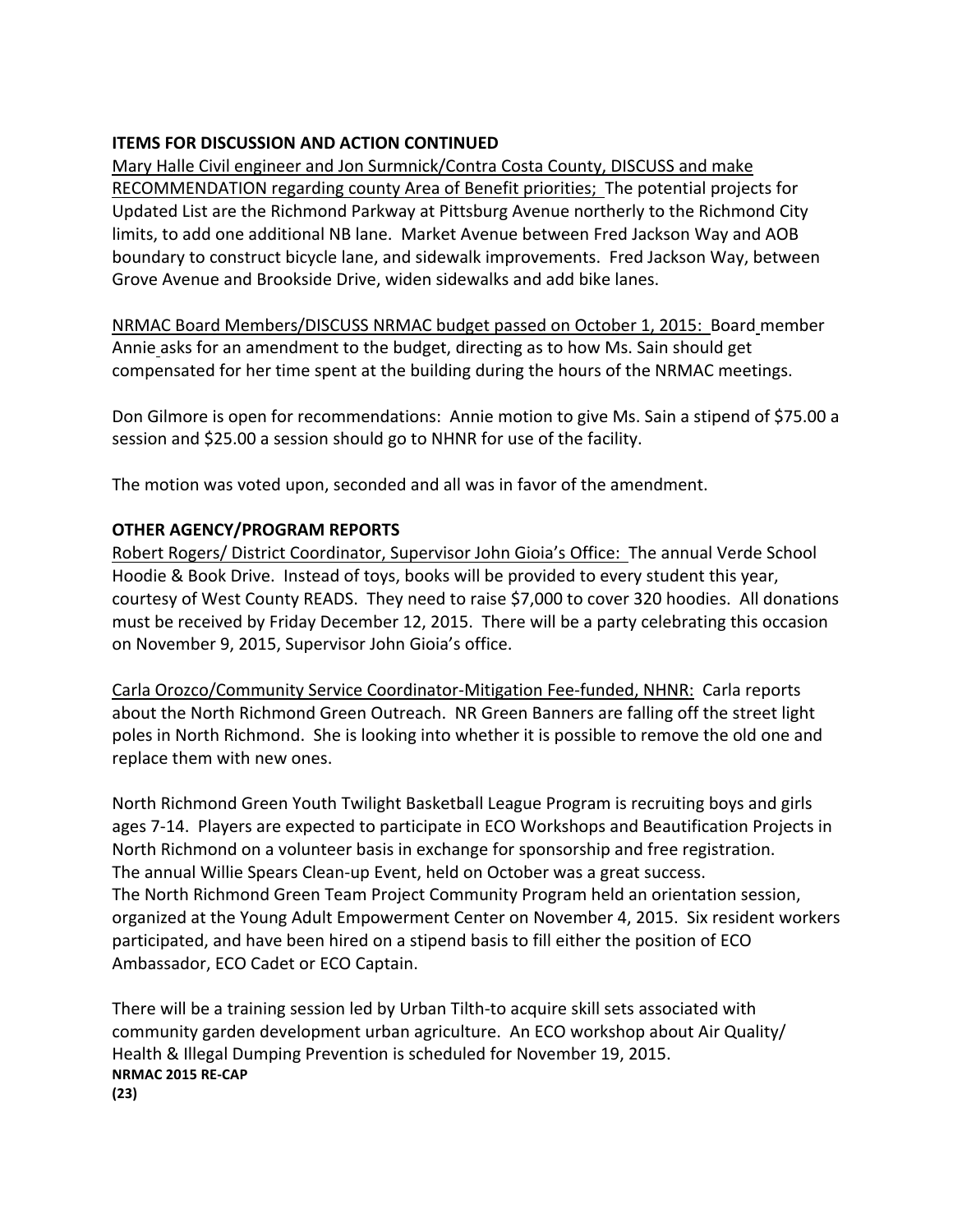## **OTHER AGENCY/PROGRAM REPORTS CONTINUED**

Princess Robinson/Urban Tilth Farms: They are looking for an outreach manager. Tania Pulido is no longer with the, she moved on to another career opportunity. There is an architect on board. There is a soil management meeting planned. Urban Tilth has been meeting with a number of county agencies, discussing the design and plan of the garden project. Urban Tilth staff will be out on site at the garden, every Wednesday, located at the corner of Fred Jackson Way and Brookside Drive.

Annie King-Meredith/NRMAC Subcommittee-report on Historical Assets in North Richmond: Annie starts that they are working on the sub-committee. Nine potential participants have been contacted. She is waiting to hear back from them.

## **December 2015**

## **PUBLIC COMMENT**

Linetta Cooper/Community Resident: States that the members of the NRMAC board need a microphone at the table. Don stated that public comment was not the proper time to make that suggestion.

Andrea Bailey/chevron announces that Chevron has an entry level training Regional Occupational Program (ROP): This is being sponsored by the CCC Office of Education in Partnership with Chevron. The two trainings that are being offered are: Industrial Maintenance Mechanic (IMM) and Process Plant Operator (PPO).

All interested student should attend an informational session to learn about the ROP courses and related careers. Students must meet the following criteria; At least 18 years old, possess a high school diploma or GED, pass a basic math and reading comprehension assessment, have a valid CA driver's license.

## **PRESENTATIONS and PROCLAMATIONS**

Mark Howe on potential new business in North Richmond: Mark Howe is a business man in North Richmond. He brought the old Rheem Plant in 1998. Currently he has purchased a piece of property located at 2200 Central Street, North Richmond, CA. Mr. Howe plans on locating a development plant on the property. There are existing buildings on the property and he plans on remodeling those buildings into production plants.

Board member Annie asked was he the owner of the Rheem Plant. He answered yes and that he has about three hundred employees at that site. Board member Andrea asked what rental cost would be. He answered about \$10.00 per square feet.

**NRMAC 2015 RE-CAP (24)**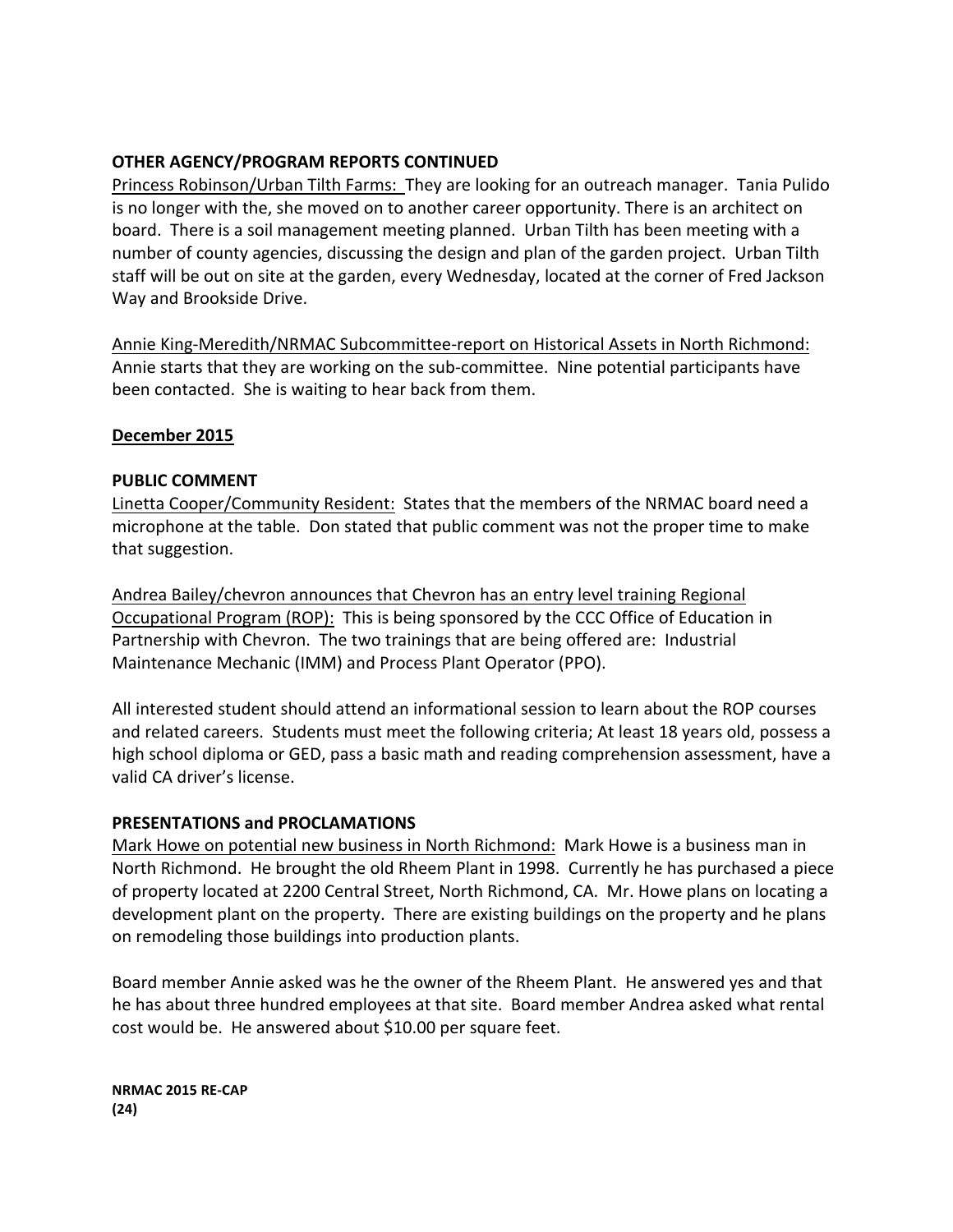# **PRESENTATIONS and PROCLAMATIONS CONTINUED**

Stan Hakes, Executive Director of Recyclemore, community welcome introduction: Mr. Hakes introduces an agency entitled (Recyclemore). A local government agency officially known as The West Contra Costa Integrated Management Authority/ (WCCIWMA).

It is a joint agency created by the cities of El Cerrito, Hercules, Pinole, Richmond and San Pablo, and Contra Costa County CA. They are charged with making sure the region is in compliance with CA State law "AB939", which mandates reducing the amount of material going to landfill by 50%.

Mr. Hakes would like to make sure that all post material of recyclables is taken out of the neighborhoods. He would like to show his face in the participating communities, and make his self-known. 

Sal Vaca of RICHMOND WORKS on employment and training opportunities associated with solar field project: Mr. Vaca announces that Richmond Build is now recruiting for their upcoming training program. They are offering free construction and HAZMAT job training for Richmond and San Pablo residents. Participants have the opportunity to be trained and certified in the following positions: HAZ Whopper 40, OSHA 10, First Aid/CPR, Construction and more. Energy Sufficient Certificates will be issued. There are upcoming employment opportunities for the Solar One and the Chevron Modernization Projects. Classes start January 11, 2016.

Cynthia Jordan/Community Resident: There is a need for a four way stop sign at the intersection of York Street and Alamo Ave. Recently there was a tragic accident there, and have been tragic accidents over the years. Community residents have asked Cynthia to present this request to the NRMAC board.

Board member Annie stated that this issue was looked into years ago. There is an issue with one side of the street being County and the other City. Chairperson Don Gilmore asked about the traffic patterns in North Richmond. He also stated that there are several areas in North Richmond that are County and City. Don asked does that board need to recommend this issue to Supervisor John Gioia, to get a study of some type of a plan of action. This request will be looked into, and followed up.

**NRMAC 2015 RE-CAP (25)**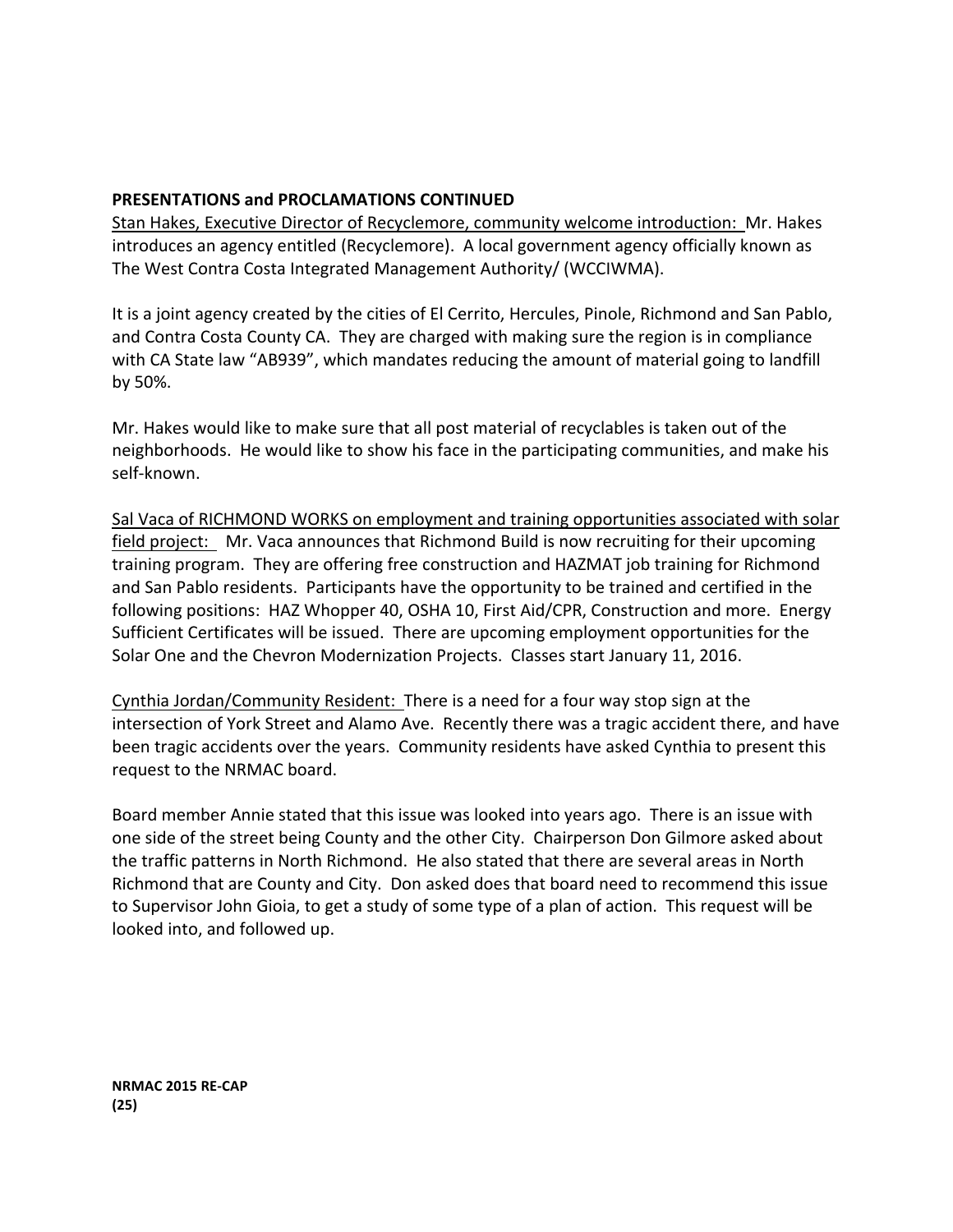## **ITEMS FOR DISCUSSION AND/OR ACTION**

Randy Figueredo/Discuss AND MAKE recommendation REGARDING PROPOSED PRODUCTION FACILITY AT 775 Brookside Drive: Mr. Figueiredo is looking at developing the property at 775 Brookside Drive, North Richmond, CA. The proposed facility is entitled the Nanawall Production Facility. They will be manufacturing folding and sliding window products. The facility will primarily be doing assembly work, putting pre-cut products together. There is one building on the site; they are looking to expand the operation. They will be looking into hiring people from the community.

Robert Rogers states that we need an approval or disapproval from the board members, about this company expanding their operations.

The NRMAC board recommended that they be part of the hiring process, and motioned in favor that the company moves forward. This motion was first, second, and approved.

## DISCUSS and make RECOMMENDATION regarding NRMAC 2015-16 budget allocations

A two year budget for the NRMAC was passed two months ago. Last month an amendment was made toward the recommendations. Now there is some type of discrepancy, Lloyd Madden/Director of Neighborhood House of North Richmond, express concerns. He has created his budget for NHNR, thinking that NRMAC would be allotting him \$1,200 for use and rental of the facility, 515 Silver Ave, Richmond, CA, where the NRMAC meetings are held.

Originally the board was intending to compensate Ms. Sain for her overtime, for keeping the building open after hours. Board member Annie suggests that they do a closed session on this issue. A motion was made to have Chairman Don Gilmore speak to Mr. Madden about his statement made, pertaining to the budget. This motion was second and agreed upon.

Chairperson Don Gilmore recommends that they have our retreat to discuss things. A date will be scheduled in the future, perhaps in February of 2016.

Robert Rogers, District Coordinator Supervisor John Gioia's Office: the Verde School Hoodie and Book Drive have received a ton of support from the community. Fred Jackson's brother will be acting as Santa Claus this year that was the role that Fred played for many years.

Don Gilmore, Director/Community Housing Development corporation: They are still in the process of acquiring funding for the Heritage Point Development. The proposed plan includes (42) apartments and a healthy food store. The Cap and Trade application is due in February of 2016. They are working with CCC Housing Authority to come up with a plan for the Las Deltas Projects. Home buyers workshops are being conducted every month. They are working with the City of Richmond to renovate homes.

#### **NRMAC 2015 RE-CAP**